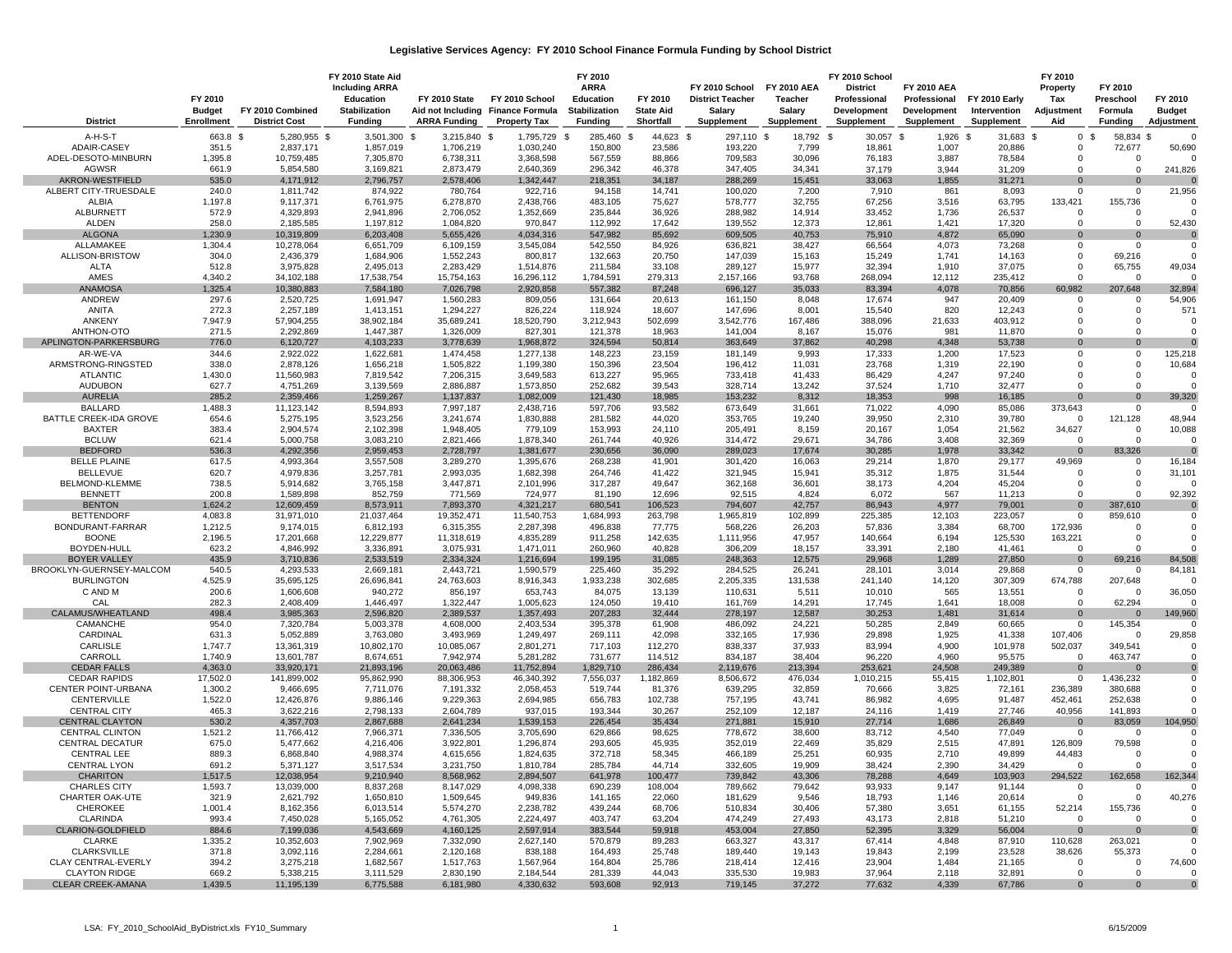|                                            | FY 2010<br><b>Budget</b> | FY 2010 Combined        | FY 2010 State Aid<br><b>Including ARRA</b><br><b>Education</b><br><b>Stabilization</b> | FY 2010 State           | FY 2010 School<br>Aid not Including Finance Formula | FY 2010<br><b>ARRA</b><br>Education<br><b>Stabilization</b> | FY 2010<br><b>State Aid</b> | FY 2010 School<br><b>District Teacher</b><br>Salary | <b>FY 2010 AEA</b><br>Teacher<br>Salary | FY 2010 School<br><b>District</b><br>Professional<br>Development | <b>FY 2010 AEA</b><br>Professional<br>Development | <b>FY 2010 Early</b><br>Intervention | FY 2010<br>Property<br>Tax<br>Adjustment | FY 2010<br>Preschool<br>Formula | FY 2010<br><b>Budget</b> |
|--------------------------------------------|--------------------------|-------------------------|----------------------------------------------------------------------------------------|-------------------------|-----------------------------------------------------|-------------------------------------------------------------|-----------------------------|-----------------------------------------------------|-----------------------------------------|------------------------------------------------------------------|---------------------------------------------------|--------------------------------------|------------------------------------------|---------------------------------|--------------------------|
| <b>District</b>                            | Enrollment               | <b>District Cost</b>    | <b>Funding</b>                                                                         | <b>ARRA Funding</b>     | <b>Property Tax</b>                                 | <b>Funding</b>                                              | Shortfall                   | Supplement                                          | Supplement                              | <b>Supplement</b>                                                | <b>Supplement</b>                                 | <b>Supplement</b>                    | Aid                                      | <b>Funding</b>                  | Adjustment               |
| <b>CLEAR LAKE</b>                          | 1,386.                   | 10,621,491              | 6,371,403                                                                              | 5,794,288               | 4,163,639                                           | 577,115                                                     | 90,352                      | 659,695                                             | 67,430                                  | 72,053                                                           | 7,744                                             | 74,591                               | 0                                        | - 0                             |                          |
| <b>CLEARFIELD</b>                          | 92.0                     | 785,846                 | 432,959                                                                                | 392,000                 | 346,752                                             | 40,959                                                      | 6,387                       | 41,922                                              | 2,900                                   | 3,883                                                            | 325                                               | 5,661                                | 0                                        | $\Omega$                        | 43,743                   |
| <b>CLINTON</b><br>COLFAX-MINGO             | 4,252.4<br>865.8         | 36,210,556<br>6,604,429 | 27,654,151<br>4,916,318                                                                | 25,730,576<br>4,561,944 | 9,109,238<br>1,635,028                              | 1,923,575<br>354,374                                        | 301,164<br>55,470           | 2,119,694<br>430,034                                | 117,597<br>18,662                       | 244,938<br>40,996                                                | 13,832<br>2,410                                   | 288,483<br>48,796                    | 809,852<br>140,880                       | 840,974<br>$\Omega$             |                          |
| <b>COLLEGE</b>                             | 4,115.5                  | 32,126,295              | 20,030,051                                                                             | 18,315,046              | 11,839,346                                          | 1,715,005                                                   | 268,462                     | 1,926,795                                           | 107,901                                 | 241,580                                                          | 12,561                                            | 251,128                              | 0                                        | $\Omega$                        |                          |
| COLLINS-MAXWELL                            | 531.5                    | 4,019,833               | 2,805,024                                                                              | 2,587,424               | 1,182,214                                           | 217,600                                                     | 34,067                      | 274,142                                             | 11,508                                  | 27,505                                                           | 1,486                                             | 30,067                               | 0                                        | $\mathbf 0$                     |                          |
| COLO-NESCO                                 | 474.4                    | 3,690,411               | 2,215,638                                                                              | 2,022,286               | 1,445,810                                           | 193,352                                                     | 30,262                      | 259,108                                             | 10,159                                  | 25,385                                                           | 1,312                                             | 26,818                               | 0                                        | $\overline{0}$                  | 98,843                   |
| <b>COLUMBUS</b>                            | 989.2                    | 8,023,295               | 5,459,453                                                                              | 5,031,166               | 2,499,686                                           | 428,287                                                     | 66,967                      | 526,502                                             | 25,380                                  | 63,160                                                           | 2,985                                             | 65,010                               | $\Omega$                                 | $\Omega$                        | 20,667                   |
| COON RAPIDS-BAYARD                         | 444.4                    | 3,778,976               | 2,496,076                                                                              | 2,302,075               | 1,368,045                                           | 194,001                                                     | 30,335                      | 254,957                                             | 9,963                                   | 27,024                                                           | 1,287                                             | 28,953                               | $\Omega$                                 | 114,206                         | 68,006                   |
| <b>CORNING</b><br>CORWITH-WESLEY           | 475.7<br>134.0           | 4,171,718<br>1,353,005  | 2,573,519<br>604,433                                                                   | 2,360,602<br>545,873    | 1,566,305<br>739,801                                | 212,917<br>58,560                                           | 33,268<br>9,143             | 275,954<br>111,260                                  | 15,792<br>6,428                         | 27,358<br>14,069                                                 | 1,767<br>738                                      | 32,795<br>10,050                     | $\Omega$<br>$\Omega$                     | $\Omega$<br>$\mathbf{0}$        | 135,659<br>134,238       |
| COUNCIL BLUFFS                             | 9,212.2                  | 76,325,436              | 54,719,649                                                                             | 50,682,636              | 21,793,587                                          | 4,037,013                                                   | 631,722                     | 4,369,070                                           | 272,377                                 | 509,250                                                          | 27,919                                            | 668,253                              | 742,061                                  | 792,523                         |                          |
| <b>CRESTON</b>                             | 1,353.2                  | 11,192,488              | 8,453,336                                                                              | 7,846,347               | 3,073,907                                           | 606,989                                                     | 94,745                      | 691,485                                             | 43,932                                  | 76,591                                                           | 4,917                                             | 87,850                               | 77,345                                   | 425,678                         |                          |
| <b>DALLAS CENTER-GRIMES</b>                | 1,838.7                  | 13,937,911              | 8,588,722                                                                              | 7,848,300               | 5,238,277                                           | 740,422                                                     | 115,906                     | 865,697                                             | 39,056                                  | 90,060                                                           | 5,045                                             | 102,011                              | $\mathbf 0$                              | $\Omega$                        |                          |
| <b>DANVILLE</b>                            | 486.3                    | 3,765,883               | 2,625,763                                                                              | 2,426,893               | 1,110,331                                           | 198,870                                                     | 31,133                      | 249,005                                             | 13,498                                  | 26,834                                                           | 1,449                                             | 30,034                               | 14,884                                   | $\mathbf 0$                     |                          |
| DAVENPORT                                  | 16,201.7                 | 128,446,440             | 89,435,547                                                                             | 82,626,987              | 40,704,275                                          | 6,808,560                                                   | 1,065,834                   | 7,852,316                                           | 414,934                                 | 981,013                                                          | 48,805                                            | 1,168,953                            | 0                                        | 2,713,267                       | O                        |
| <b>DAVIS COUNTY</b>                        | 1,194.8                  | 9,172,752               | 6,471,401                                                                              | 5,986,163               | 2,718,646                                           | 485,238                                                     | 75,968                      | 598,941                                             | 32,967                                  | 65,654                                                           | 3,539                                             | 65,368                               | 25,634                                   | 89,981                          |                          |
| <b>DECORAH</b><br><b>DELWOOD</b>           | 1,432.3<br>230.3         | 11,234,835<br>1,874,235 | 7,055,592<br>1,409,883                                                                 | 6,463,985<br>1,308,078  | 4,090,624<br>546,004                                | 591,607<br>101,805                                          | 92,599<br>15,941            | 722,839<br>99,414                                   | 41,846<br>6,239                         | 88,831<br>7,542                                                  | 4,435<br>734                                      | 77,803<br>13,307                     | $^{\circ}$<br>$\Omega$                   | $\Omega$<br>96,902              | 1,847                    |
| <b>DENISON</b>                             | 1,875.6                  | 15,000,659              | 12,113,101                                                                             | 11,280,396              | 2,762,824                                           | 832,705                                                     | 130,002                     | 865,646                                             | 55,050                                  | 107,191                                                          | 6,609                                             | 133,318                              | 603,615                                  | $\Omega$                        |                          |
| <b>DENVER</b>                              | 744.1                    | 5,547,398               | 3,967,596                                                                              | 3,660,697               | 1,533,830                                           | 306,899                                                     | 48,042                      | 338,685                                             | 35,764                                  | 30,367                                                           | 4,108                                             | 33,112                               | 7,303                                    | $\mathbf{0}$                    |                          |
| <b>DES MOINES</b>                          | 30,783.0                 | 265,872,925             | 196,001,799                                                                            | 181,961,053             | 71,810,118                                          | 14,040,746                                                  | 2,196,126                   | 16,168,155                                          | 726,494                                 | 2,042,144                                                        | 93,837                                            | 2,494,962                            | 3,805,834                                | 4,042,214                       |                          |
| <b>DIAGONAL</b>                            | 90.0                     | 952,944                 | 607,044                                                                                | 559,281                 | 338,746                                             | 47,763                                                      | 7,445                       | 68,420                                              | 3,347                                   | 7,649                                                            | 375                                               | 8,438                                | 0                                        | - 0                             | 38,084                   |
| DIKE-NEW HARTFORD                          | 797.7                    | 6,060,899               | 4,201,892                                                                              | 3,871,691               | 1,809,545                                           | 330,201                                                     | 51,698                      | 374,616                                             | 38,619                                  | 38,633                                                           | 4,435                                             | 39,909                               | $\Omega$                                 | $\mathbf{0}$                    |                          |
| <b>DOWS</b><br><b>DUBUQUE</b>              | 142.1<br>10,614.2        | 1,359,765<br>88,972,267 | 657,172<br>61,811,768                                                                  | 588,237<br>57,099,064   | 692,267<br>28,631,405                               | 68,935<br>4,712,704                                         | 10,755<br>737,871           | 67,694<br>5,487,648                                 | 7,402<br>335,736                        | 6,164<br>655,639                                                 | 850<br>35,583                                     | 7,923<br>653,835                     | $\Omega$<br>0                            | $\Omega$<br>2,176,843           | 64,551                   |
| <b>DUNKERTON</b>                           | 466.8                    | 3,757,940               | 2,623,664                                                                              | 2,417,016               | 1,103,321                                           | 206,648                                                     | 32,328                      | 245,798                                             | 23,722                                  | 25,282                                                           | 2,724                                             | 27,126                               | 0                                        | $\Omega$                        |                          |
| <b>DURANT</b>                              | 575.9                    | 4,552,245               | 2,976,027                                                                              | 2,738,552               | 1,613,323                                           | 237,475                                                     | 37,184                      | 345,586                                             | 14,555                                  | 39,092                                                           | 1,712                                             | 29,964                               | 0                                        | 72,677                          | 52,329                   |
| <b>EAGLE GROVE</b>                         | 850.2                    | 7,206,131               | 5,063,912                                                                              | 4,686,409               | 2,248,329                                           | 377,503                                                     | 58,990                      | 435,260                                             | 27,594                                  | 47,373                                                           | 3,299                                             | 53,673                               | $\mathbf 0$                              | 162,658                         |                          |
| <b>EARLHAM</b>                             | 640.6                    | 4,867,498               | 3,348,143                                                                              | 3,089,585               | 1,480,624                                           | 258,558                                                     | 40,486                      | 340,492                                             | 13,725                                  | 33,798                                                           | 1,773                                             | 38,679                               | $\mathbf 0$                              | $\Omega$                        |                          |
| <b>EAST BUCHANAN</b>                       | 558.9                    | 4,504,779               | 3,071,716                                                                              | 2,828,575               | 1,483,161                                           | 243,141                                                     | 38,070                      | 270,888                                             | 28,471                                  | 25,961                                                           | 3,270                                             | 31,891                               | 0                                        | 86,520                          | O                        |
| <b>EAST CENTRAL</b>                        | 395.0<br>369.0           | 3,236,610               | 2,329,137                                                                              | 2,152,497               | 988,298                                             | 176,640                                                     | 27,612                      | 204,653                                             | 10,400                                  | 22,515                                                           | 1,223                                             | 17,281                               | 0<br>0                                   | 107,285<br>$\Omega$             | 74,350                   |
| <b>EAST GREENE</b><br><b>EAST MARSHALL</b> | 711.6                    | 3,206,795<br>5,955,919  | 2,028,693<br>4,133,057                                                                 | 1,860,111<br>3,822,479  | 1,152,849<br>1,928,614                              | 168,582<br>310,578                                          | 26,315<br>48,612            | 191,389<br>388,441                                  | 11,997<br>36,081                        | 19,122<br>44,169                                                 | 1,434<br>4,144                                    | 13,159<br>43,927                     | $\Omega$                                 | 152,275                         |                          |
| <b>EAST UNION</b>                          | 498.6                    | 4,066,538               | 2,768,149                                                                              | 2,552,807               | 1,304,200                                           | 215,342                                                     | 33,653                      | 258,504                                             | 16,038                                  | 24,387                                                           | 1,795                                             | 31,108                               | $\Omega$                                 | 38,069                          |                          |
| EASTERN ALLAMAKEE                          | 422.0                    | 3,341,430               | 1,888,193                                                                              | 1,718,936               | 1,528,247                                           | 169,257                                                     | 26,485                      | 240,992                                             | 11,906                                  | 22,269                                                           | 1,262                                             | 27,573                               | $\Omega$                                 | 100,363                         | 120,170                  |
| EDDYVILLE-BLAKESBURG                       | 731.0                    | 5,723,294               | 3,189,462                                                                              | 2,887,361               | 2,644,315                                           | 302,101                                                     | 47,297                      | 381,268                                             | 20,535                                  | 41,923                                                           | 2,204                                             | 47,435                               | 0                                        | 155,736                         |                          |
| EDGEWOOD-COLESBURG                         | 487.0                    | 3,762,458               | 2,609,310                                                                              | 2,411,254               | 1,192,696                                           | 198,056                                                     | 31,005                      | 269,506                                             | 14,056                                  | 30,004                                                           | 1,490                                             | 32,137                               | 0                                        | 69,216                          |                          |
| ELDORA-NEW PROVIDENCE                      | 643.8                    | 5,516,904               | 3,736,224                                                                              | 3,442,490               | 1,736,680                                           | 293,734                                                     | 45,944                      | 338,652                                             | 33,590                                  | 39,594                                                           | 3,858                                             | 38,757                               | $\Omega$                                 | $\overline{0}$                  |                          |
| ELK HORN-KIMBALLTON<br><b>EMMETSBURG</b>   | 260.9<br>695.7           | 2,144,595<br>5,751,019  | 1,382,472<br>3,477,878                                                                 | 1,277,962<br>3,178,127  | 746,468<br>2,269,668                                | 104,510<br>299,751                                          | 16,341<br>46,911            | 150,790<br>346,271                                  | 6,923<br>22,710                         | 16,476<br>40,691                                                 | 710<br>2,715                                      | 16,257<br>41,290                     | $\mathbf 0$<br>0                         | $\overline{0}$<br>$\mathbf 0$   | 87,967                   |
| <b>ENGLISH VALLEYS</b>                     | 536.9                    | 4,843,897               | 3,089,255                                                                              | 2,860,329               | 1,831,096                                           | 228,926                                                     | 35,797                      | 320,637                                             | 14,044                                  | 33,476                                                           | 1,635                                             | 34,023                               | 0                                        | 110,746                         | 418,630                  |
| <b>ESSEX</b>                               | 249.0                    | 2,050,474               | 1,232,361                                                                              | 1,133,270               | 803,270                                             | 99,091                                                      | 15,515                      | 144,340                                             | 6,784                                   | 13,655                                                           | 695                                               | 21,028                               | 0                                        | $\Omega$                        | 159,064                  |
| ESTHERVILLE-LINCOLN CENTR                  | 1,352.7                  | 10,763,690              | 7,985,804                                                                              | 7,411,721               | 2,982,599                                           | 574,083                                                     | 89,844                      | 681,206                                             | 43,503                                  | 76,171                                                           | 5,201                                             | 87,154                               | 81,677                                   | 290,707                         |                          |
| <b>EXIRA</b>                               | 276.1                    | 2,310,879               | 1,400,147                                                                              | 1,284,000               | 893,333                                             | 116,147                                                     | 18,162                      | 162,960                                             | 5,965                                   | 16,196                                                           | 770                                               | 14,335                               | $\Omega$                                 | $\mathbf 0$                     | 117,020                  |
| <b>FAIRFIELD</b>                           | 1,800.2                  | 14,472,102              | 9,197,568                                                                              | 8,436,160               | 5,160,479                                           | 761,408                                                     | 119,197                     | 925,159                                             | 51,644                                  | 95,519                                                           | 5,544                                             | 104,988                              | $\mathbf 0$                              | $\mathbf 0$                     | 179,679                  |
| <b>FARRAGUT</b><br><b>FOREST CITY</b>      | 263.4<br>1,242.9         | 2,119,988<br>10,346,066 | 1,306,976<br>7,561,092                                                                 | 1,197,174<br>7,009,163  | 796,565<br>2,702,298                                | 109,802<br>551,929                                          | 17,158<br>86,317            | 149,501<br>656,624                                  | 7,171<br>62,901                         | 16,368<br>77,992                                                 | 735<br>7,224                                      | 14,303<br>73,940                     | $\Omega$<br>140,293                      | $\overline{0}$<br>$\Omega$      | 28,230                   |
| FORT DODGE                                 | 3,956.5                  | 32,457,995              | 23,533,249                                                                             | 21,823,639              | 9,364,277                                           | 1,709,610                                                   | 267,614                     | 2,013,859                                           | 130,210                                 | 235,333                                                          | 15,566                                            | 268,607                              | 226,497                                  | 695,621                         |                          |
| <b>FORT MADISON</b>                        | 2.442.8                  | 19,678,344              | 14,008,507                                                                             | 12,957,757              | 5,512,440                                           | 1,050,750                                                   | 164,483                     | 1,150,095                                           | 71,176                                  | 128,638                                                          | 7,640                                             | 144,076                              | 205,864                                  | $\Omega$                        |                          |
| <b>FREDERICKSBURG</b>                      | 264.0                    | 2,335,567               | 1,406,661                                                                              | 1,285,878               | 910,813                                             | 120,783                                                     | 18,866                      | 145,261                                             | 8,123                                   | 18,726                                                           | 861                                               | 15,262                               | $^{\circ}$                               | $\mathbf 0$                     | 76,723                   |
| <b>FREMONT</b>                             | 211.4                    | 1,638,822               | 1,091,586                                                                              | 1,003,316               | 534,014                                             | 88,270                                                      | 13,809                      | 100,669                                             | 5,896                                   | 8,490                                                            | 633                                               | 15,126                               | $\Omega$                                 | $\overline{0}$                  |                          |
| <b>FREMONT-MILLS</b>                       | 469.0                    | 3,697,114               | 2,514,006                                                                              | 2,315,756               | 1,153,411                                           | 198,250                                                     | 31,042                      | 233,679                                             | 13,565                                  | 22,076                                                           | 1,390                                             | 30,288                               | $\Omega$                                 | $\overline{0}$                  |                          |
| GALVA-HOLSTEIN<br>GARNER-HAYFIELD          | 453.2<br>750.2           | 3,557,019<br>5,955,740  | 2,057,371                                                                              | 1,869,659<br>3,822,506  | 1,471,530                                           | 187,712                                                     | 29,365<br>49,401            | 246,980<br>393,472                                  | 13,026<br>36,744                        | 25,316<br>43,459                                                 | 1,564<br>4,220                                    | 26,236<br>46,505                     | $\mathbf 0$<br>$\mathbf 0$               | $\overline{0}$                  | 104,350<br>3,895         |
| <b>GEORGE-LITTLE ROCK</b>                  | 488.4                    | 3,937,150               | 4,138,097<br>2,605,906                                                                 | 2,395,676               | 1,891,497<br>1,389,733                              | 315,591<br>210,230                                          | 32,886                      | 254,759                                             | 14,571                                  | 28,234                                                           | 1,749                                             | 28,430                               | 0                                        | 121,128<br>89,981               |                          |
| <b>GILBERT</b>                             | 1,146.3                  | 8,565,260               | 5,657,286                                                                              | 5,194,180               | 2,838,603                                           | 463,106                                                     | 72,498                      | 534,485                                             | 24,455                                  | 59,012                                                           | 3,159                                             | 49,016                               | 0                                        | 0                               |                          |
| GILMORE CITY-BRADGATE                      | 147.0                    | 1,259,845               | 628,658                                                                                | 568,505                 | 632,558                                             | 60,153                                                      | 9,416                       | 84,024                                              | 4,574                                   | 9,978                                                            | 547                                               | 6,277                                | $\Omega$                                 | 10,382                          | 112,110                  |
| GLADBROOK-REINBECK                         | 694.9                    | 5,589,779               | 3,438,945                                                                              | 3,150,856               | 2,107,680                                           | 288,089                                                     | 45,110                      | 345,789                                             | 33,798                                  | 34,634                                                           | 3,882                                             | 31,375                               | $\Omega$                                 | $\Omega$                        | 111,355                  |
| <b>GLENWOOD</b>                            | 2,130.2                  | 16,443,571              | 11,647,272                                                                             | 10,773,646              | 4,665,435                                           | 873,626                                                     | 136,780                     | 1,007,031                                           | 59,687                                  | 108,065                                                          | 6,118                                             | 124,723                              | 145,657                                  | $\overline{0}$                  |                          |
| <b>GLIDDEN-RALSTON</b><br>GMG              | 357.8<br>355.2           | 2,706,176<br>2,873,359  | 1,789,521<br>1,893,285                                                                 | 1,644,383<br>1,743,320  | 957,208<br>1,057,973                                | 145,138<br>149,965                                          | 22,706<br>23,451            | 196,486<br>211,362                                  | 7,549<br>17,046                         | 20,570                                                           | 975<br>1,958                                      | 20,817<br>24,963                     | 0<br>0                                   | 62,294<br>100,363               |                          |
| <b>GRAETTINGER</b>                         | 233.0                    | 1,906,130               | 1,144,229                                                                              | 1,044,004               | 746,887                                             | 100,225                                                     | 15,655                      | 125,631                                             | 7,241                                   | 25,145<br>12,202                                                 | 866                                               | 14,302                               | 0                                        | $\mathbf 0$                     | 13,637                   |
| GREENE                                     | 286.0                    | 2,477,897               | 1,489,707                                                                              | 1,363,644               | 969,307                                             | 126,063                                                     | 19,693                      | 161,047                                             | 13,992                                  | 19,048                                                           | 1,607                                             | 16,491                               | 0                                        | $\mathbf 0$                     | 62,546                   |
| <b>GRINNELL-NEWBURG</b>                    | 1,709.0                  | 13,644,526              | 9,018,978                                                                              | 8,298,447               | 4,517,616                                           | 720,531                                                     | 112,807                     | 833,719                                             | 84,207                                  | 90,645                                                           | 9,671                                             | 101,241                              | $\mathbf 0$                              | $\mathbf 0$                     |                          |
| <b>GRISWOLD</b>                            | 639.2                    | 5,046,741               | 3,340,448                                                                              | 3,074,340               | 1,766,794                                           | 266,108                                                     | 41,643                      | 310,562                                             | 17,970                                  | 31,819                                                           | 1,842                                             | 31,653                               | 0                                        | 100,363                         |                          |
| <b>GRUNDY CENTER</b>                       | 625.8                    | 5,000,690               | 3,322,819                                                                              | 3,055,623               | 1,637,847                                           | 267,196                                                     | 41,813                      | 309,909                                             | 30,897                                  | 32,548                                                           | 3,548                                             | 31,784                               | 0                                        | - 0                             |                          |
| <b>GUTHRIE CENTER</b>                      | 546.8                    | 4,180,106               | 2,920,541                                                                              | 2,691,427               | 1,225,245                                           | 229,114                                                     | 35,843                      | 287,010                                             | 11,908                                  | 28,800                                                           | 1,538                                             | 34,848                               | 0                                        | $\Omega$                        |                          |
| HAMBURG<br><b>HAMPTON-DUMONT</b>           | 295.2                    | 2,384,832               | 1,582,361                                                                              | 1,457,466               | 852,979                                             | 124,895                                                     | 19,547                      | 150,762                                             | 8,461                                   | 15,315                                                           | 867                                               | 17,429                               | $\Omega$                                 | 69,216                          |                          |
| HARLAN                                     | 1,163.2<br>1,567.7       | 9,540,285<br>12,217,843 | 6,487,329<br>8,326,039                                                                 | 5,977,872<br>7,683,729  | 2,976,642<br>3,795,590                              | 509,457<br>642,310                                          | 79,704<br>100,528           | 606,981<br>779,586                                  | 58,566<br>43,521                        | 65,256<br>92,071                                                 | 6,726<br>4,461                                    | 78,795<br>89,751                     | $\mathbf 0$<br>$\mathbf 0$               | $\mathbf{0}$<br>$\mathbf 0$     | 59,466<br>O              |
| <b>HARMONY</b>                             | 427.1                    | 3,357,105               | 2,493,547                                                                              | 2,315,943               | 920,012                                             | 177,604                                                     | 27,805                      | 208,356                                             | 12,050                                  | 19,536                                                           | 1,293                                             | 25,378                               | 46,848                                   | 83,059                          | 24,343                   |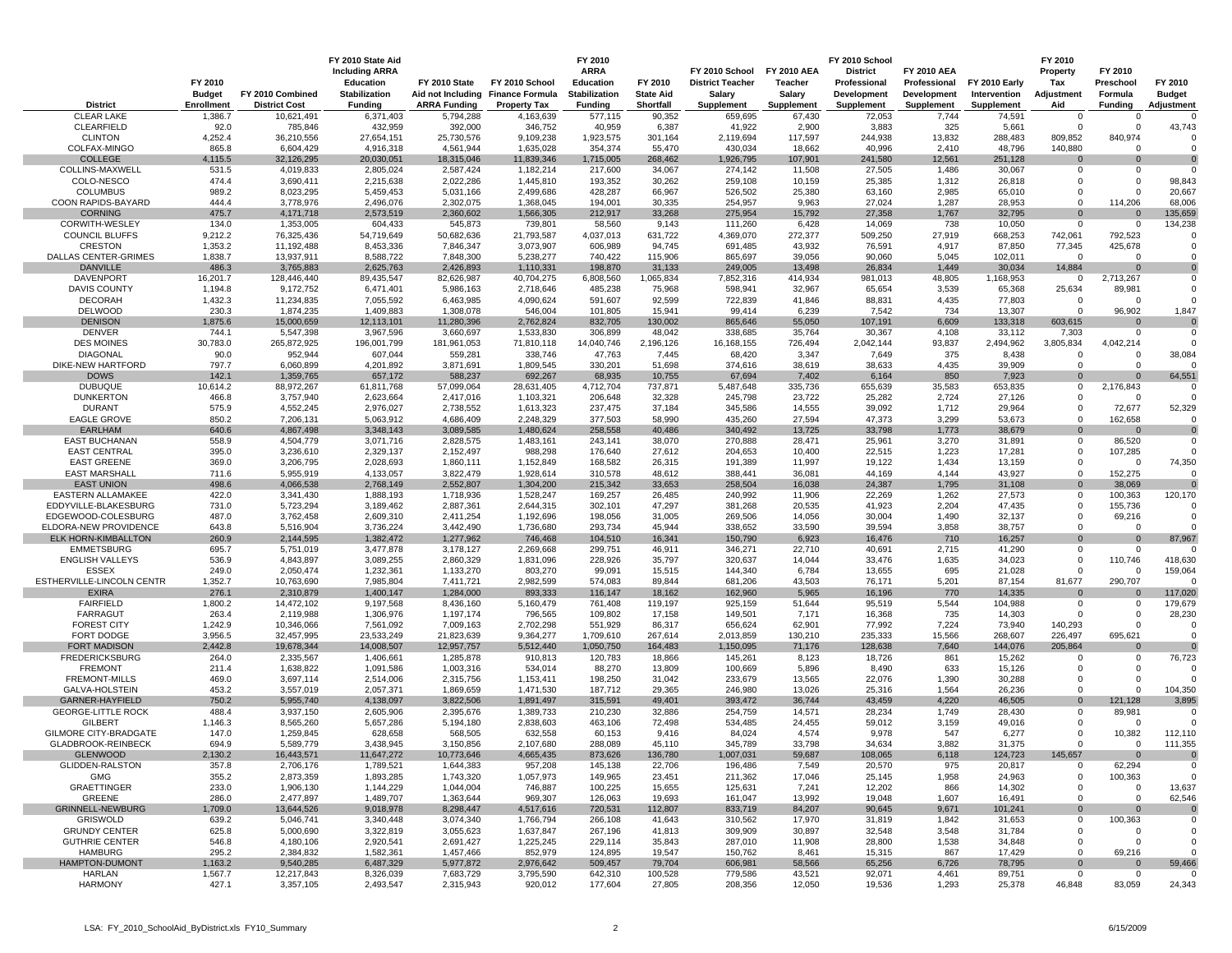|                                         | FY 2010<br><b>Budget</b> | FY 2010 Combined        | FY 2010 State Aid<br><b>Including ARRA</b><br><b>Education</b><br>Stabilization | FY 2010 State           | FY 2010 School<br>Aid not Including Finance Formula | FY 2010<br><b>ARRA</b><br><b>Education</b><br>Stabilization | FY 2010<br><b>State Aid</b> | FY 2010 School<br><b>District Teacher</b><br>Salary | <b>FY 2010 AEA</b><br><b>Teacher</b><br>Salary | FY 2010 School<br><b>District</b><br>Professional<br>Development | <b>FY 2010 AEA</b><br>Professional<br>Development | FY 2010 Early<br>Intervention | FY 2010<br>Property<br>Tax<br>Adjustment | FY 2010<br>Preschool<br>Formula | FY 2010<br><b>Budget</b> |
|-----------------------------------------|--------------------------|-------------------------|---------------------------------------------------------------------------------|-------------------------|-----------------------------------------------------|-------------------------------------------------------------|-----------------------------|-----------------------------------------------------|------------------------------------------------|------------------------------------------------------------------|---------------------------------------------------|-------------------------------|------------------------------------------|---------------------------------|--------------------------|
| <b>District</b>                         | Enrollment               | <b>District Cost</b>    | <b>Funding</b>                                                                  | <b>ARRA Funding</b>     | <b>Property Tax</b>                                 | <b>Funding</b>                                              | Shortfall                   | <b>Supplement</b>                                   | Supplement                                     | Supplement                                                       | Supplement                                        | <b>Supplement</b>             | Aid                                      | <b>Funding</b>                  | Adjustment               |
| <b>HARRIS-LAKE PARK</b>                 | 288.0                    | 2,220,056               | 1,213,392                                                                       | 1,098,266               | 1,062,095                                           | 115,126                                                     | 18,018                      | 151,013                                             | 8,728                                          | 15,529                                                           | 1,043                                             | 20,716                        | 0                                        | 72,677                          |                          |
| HARTLEY-MELVIN-SANBORN                  | 667.4                    | 5,603,216               | 3,521,794                                                                       | 3,230,768               | 2,037,828                                           | 291,026                                                     | 45,509                      | 354,503                                             | 20,006                                         | 37,942                                                           | 2,402                                             | 34,398                        | $\Omega$                                 | $\Omega$                        | 72,287                   |
| <b>HIGHLAND</b>                         | 653.6                    | 5,189,956               | 3,717,767                                                                       | 3,439,925               | 1,589,767                                           | 277,842                                                     | 43,486                      | 346,160                                             | 17,419                                         | 36,177                                                           | 2,028                                             | 40,530                        | $\mathbf 0$<br>0                         | 159,197<br>$\mathbf 0$          |                          |
| <b>HINTON</b><br><b>HLV</b>             | 563.7<br>375.2           | 4,289,731<br>3,058,268  | 2,736,586<br>1,831,035                                                          | 2,510,703<br>1,671,143  | 1,519,309<br>1,203,282                              | 225,883<br>159,892                                          | 35,346<br>24,979            | 293,349<br>195,963                                  | 15,773<br>9,595                                | 32,886<br>19,904                                                 | 1,894<br>1,117                                    | 35,344<br>19,961              | 0                                        | $\overline{0}$                  | 20,951<br>10,880         |
| HOWARD-WINNESHIEK                       | 1,371.6                  | 11,151,589              | 7,484,045                                                                       | 6,905,363               | 3,868,107                                           | 578,682                                                     | 90,574                      | 712,368                                             | 40,904                                         | 76,028                                                           | 4,335                                             | 73,353                        | 0                                        | 287,246                         |                          |
| HUBBARD-RADCLIFFE                       | 416.0                    | 3,590,937               | 1,869,559                                                                       | 1,689,755               | 1,767,121                                           | 179,804                                                     | 28,128                      | 204,697                                             | 20,632                                         | 16,544                                                           | 2,370                                             | 19,485                        | $\Omega$                                 | 72,677                          | 159,768                  |
| <b>HUDSON</b>                           | 678.0                    | 5,400,645               | 3,734,866                                                                       | 3,453,230               | 1,623,592                                           | 281,636                                                     | 44,081                      | 328,864                                             | 32,716                                         | 37,148                                                           | 3,757                                             | 30,517                        |                                          | $\mathbf 0$                     |                          |
| <b>HUMBOLDT</b>                         | 1,113.7                  | 8,828,093               | 5,592,403                                                                       | 5,133,031               | 3,166,878                                           | 459,372                                                     | 71,867                      | 570,437                                             | 34,518                                         | 62,078                                                           | 4,126                                             | 69,172                        | 0                                        | $\mathbf 0$                     | 107,480                  |
| IKM<br>INDEPENDENCE                     | 415.7<br>1,398.2         | 3,469,658<br>12,009,022 | 2,080,624                                                                       | 1,899,366               | 1,361,882                                           | 181,258<br>630,815                                          | 28,322<br>98,748            | 220,121<br>732,461                                  | 11,804<br>73,524                               | 24,281<br>86,716                                                 | 1,210<br>8,444                                    | 21,641<br>80,187              | $\Omega$<br>$\Omega$                     | $\Omega$<br>$\overline{0}$      | 26,122<br>31,532         |
| <b>INDIANOLA</b>                        | 3,379.7                  | 25,435,342              | 8,268,667<br>17,831,394                                                         | 7,637,852<br>16,469,674 | 3,645,863<br>7,399,969                              | 1,361,720                                                   | 213,174                     | 1,539,149                                           | 71,906                                         | 183,889                                                          | 9,288                                             | 172,061                       | 123,408                                  | $\mathbf 0$                     |                          |
| <b>INTERSTATE 35</b>                    | 877.7                    | 6,724,893               | 4,673,367                                                                       | 4,313,177               | 1,997,571                                           | 360,190                                                     | 56,400                      | 445,187                                             | 19,119                                         | 39,733                                                           | 2,470                                             | 45,772                        | 2,356                                    | $\Omega$                        |                          |
| <b>IOWA CITY</b>                        | 11,748.6                 | 94,315,126              | 56,440,772                                                                      | 51,428,912              | 37,448,920                                          | 5,011,860                                                   | 784,477                     | 5,579,293                                           | 314,715                                        | 699,512                                                          | 36,636                                            | 710,320                       | $\mathbf 0$                              | 325,315                         |                          |
| <b>IOWA FALLS</b>                       | 1,070.8                  | 8,524,223               | 5,841,260                                                                       | 5,391,287               | 2,664,010                                           | 449,973                                                     | 70,391                      | 542,671                                             | 51,608                                         | 63,359                                                           | 5,927                                             | 68,242                        | $\mathbf 0$                              | 48,451                          |                          |
| <b>IOWA VALLEY</b>                      | 659.2                    | 5,148,941               | 3,778,059                                                                       | 3,498,755               | 1,329,044                                           | 279,304                                                     | 43,691                      | 309,791                                             | 17,286                                         | 36,296                                                           | 2,012                                             | 29,249                        | 76,276                                   | $\Omega$                        |                          |
| <b>JANESVILLE</b><br>JEFFERSON-SCRANTON | 338.9<br>1,064.3         | 2,731,729<br>8,581,870  | 1,738,502<br>5,661,974                                                          | 1,596,318<br>5,212,935  | 971,929<br>2,852,632                                | 142,184<br>449,039                                          | 22,239<br>70,183            | 159,286<br>535,396                                  | 16,253<br>32,987                               | 14,681<br>63,400                                                 | 1,867<br>3,943                                    | 12,922<br>75,565              | 0<br>$\mathbf 0$                         | $\mathbf 0$<br>$\mathbf 0$      | 55,655                   |
| <b>JESUP</b>                            | 902.3                    | 6,899,084               | 4,844,344                                                                       | 4,463,069               | 1,997,627                                           | 381,275                                                     | 59,662                      | 400,784                                             | 44,025                                         | 43,094                                                           | 5,056                                             | 53,741                        | $\Omega$                                 | $\Omega$                        | O                        |
| <b>JOHNSTON</b>                         | 5,776.3                  | 42,664,758              | 27,387,762                                                                      | 25,078,376              | 14,931,063                                          | 2,309,386                                                   | 361,487                     | 2,642,831                                           | 121,628                                        | 292,107                                                          | 15,710                                            | 280,497                       | 0                                        | $\Omega$                        |                          |
| <b>KEOKUK</b>                           | 2,209.7                  | 18,231,900              | 14,006,088                                                                      | 13,038,485              | 4,212,381                                           | 967,603                                                     | 151,472                     | 1,075,417                                           | 65,601                                         | 128,870                                                          | 7,042                                             | 138,880                       | 600,566                                  | 131,510                         | 110,921                  |
| <b>KEOTA</b>                            | 344.6                    | 2,717,270               | 1,441,961                                                                       | 1,296,491               | 1,253,519                                           | 145,470                                                     | 22,738                      | 185,891                                             | 9,522                                          | 19,225                                                           | 1,022                                             | 17,140                        | $\Omega$                                 | $\Omega$                        |                          |
| KINGSLEY-PIERSON                        | 457.0                    | 3,489,676               | 2,255,944                                                                       | 2,073,244               | 1,206,364                                           | 182,700                                                     | 28,608                      | 245,226                                             | 12,957                                         | 28,521                                                           | 1,556                                             | 31,108                        | $\mathbf 0$                              | $\Omega$                        | 21,355                   |
| <b>KNOXVILLE</b><br><b>LAKE MILLS</b>   | 1,944.9<br>623.9         | 15,073,477<br>4,709,003 | 11,142,079<br>2,910,466                                                         | 10,335,591<br>2,660,975 | 3,810,590<br>1,761,165                              | 806,488<br>249,491                                          | 126,266<br>39,062           | 972,839<br>332,782                                  | 42,679<br>29,191                               | 103,041<br>33,641                                                | 5,513<br>3,353                                    | 114,282<br>38,881             | 290,893<br>$\Omega$                      | $\mathbf 0$<br>$\overline{0}$   | 89,484<br>70,301         |
| LAMONI                                  | 341.4                    | 2,793,179               | 2,123,128                                                                       | 1,974,096               | 730,786                                             | 149,032                                                     | 23,331                      | 197,220                                             | 11,579                                         | 21,092                                                           | 1,296                                             | 20,924                        | 35,880                                   | 83,059                          |                          |
| LAURENS-MARATHON                        | 359.6                    | 2,985,167               | 1,828,989                                                                       | 1,679,394               | 1,209,908                                           | 149,595                                                     | 23,414                      | 202,969                                             | 11,372                                         | 22,011                                                           | 1,359                                             | 20,235                        | $\Omega$                                 | 76,138                          | 155,208                  |
| <b>LAWTON-BRONSON</b>                   | 605.3                    | 4,529,352               | 2,992,779                                                                       | 2,749,931               | 1,500,196                                           | 242,848                                                     | 38,012                      | 295,465                                             | 17,085                                         | 30,985                                                           | 2,051                                             | 29,109                        | $\mathbf 0$                              | $\mathbf{0}$                    |                          |
| <b>LE MARS</b>                          | 2,195.9                  | 16,609,678              | 11,342,568                                                                      | 10,443,954              | 5,132,502                                           | 898,614                                                     | 140,613                     | 1,043,623                                           | 62,743                                         | 121,785                                                          | 7,533                                             | 111,859                       | 0                                        | $\mathbf 0$                     |                          |
| <b>LENOX</b>                            | 362.3                    | 2,960,528               | 2,141,339                                                                       | 1,982,899               | 892,357                                             | 158,440                                                     | 24,768                      | 202,272                                             | 11,885                                         | 23,405                                                           | 1,330                                             | 27,031                        | $\Omega$                                 | 96,902                          |                          |
| <b>LEWIS CENTRAL</b><br>LINEVILLE-CLIO  | 2,581.7<br>95.6          | 19,974,858<br>826,017   | 12,498,039<br>517,623                                                           | 11,419,107<br>475,038   | 7,509,006<br>302,015                                | 1,078,932<br>42,585                                         | 168,825<br>6,643            | 1,238,338<br>61,709                                 | 72,712<br>2,649                                | 145,866<br>6,556                                                 | 7,453<br>284                                      | 190,400<br>5,421              | 0<br>$\Omega$                            | 193,805<br>$\Omega$             | $\Omega$                 |
| LINN-MAR                                | 6,490.9                  | 48,790,791              | 33,360,763                                                                      | 30,716,377              | 15,033,913                                          | 2,644,386                                                   | 413,997                     | 2,984,840                                           | 166,851                                        | 332,659                                                          | 19,423                                            | 321,689                       | $\Omega$                                 | $\Omega$                        |                          |
| <b>LISBON</b>                           | 675.2                    | 4,902,027               | 3,827,948                                                                       | 3,557,505               | 1,165,078                                           | 270,443                                                     | 42,344                      | 313,995                                             | 17,105                                         | 30,357                                                           | 1,991                                             | 29,175                        | 92,714                                   | 131,510                         |                          |
| LOGAN-MAGNOLIA                          | 643.1                    | 4,936,746               | 3,714,529                                                                       | 3,443,068               | 1,181,554                                           | 271,461                                                     | 42,465                      | 322,322                                             | 18,182                                         | 35,840                                                           | 1,864                                             | 36,007                        | 86,342                                   | $\Omega$                        | 14,621                   |
| LONE TREE                               | 385.0                    | 3,080,281               | 1,952,225                                                                       | 1,787,943               | 1,103,448                                           | 164,282                                                     | 25,715                      | 219,808                                             | 10,326                                         | 22,307                                                           | 1,202                                             | 24,513                        | 0                                        | $\Omega$                        |                          |
| LOUISA-MUSCATINE                        | 817.1                    | 6,504,405               | 4,179,617                                                                       | 3,840,642               | 2,274,011                                           | 338,975                                                     | 53,065                      | 446,390                                             | 20,662                                         | 51,853                                                           | 2,430                                             | 46,052                        | $\Omega$                                 | $\mathbf 0$                     | 114,305                  |
| LU VERNE<br>LYNNVILLE-SULLY             | 74.0<br>469.7            | 695,995<br>3,577,397    | 233,996<br>2,224,037                                                            | 200,578<br>2,031,516    | 456,993<br>1,324,521                                | 33,418<br>192,521                                           | 5,209<br>30,140             | 42,731<br>239,176                                   | 2,299<br>10,173                                | 4,501<br>23,476                                                  | 275<br>1,314                                      | 137<br>23,316                 | $\Omega$<br>0                            | $\Omega$<br>$\mathbf 0$         | 47,336                   |
| <b>MADRID</b>                           | 627.0                    | 4,536,118               | 3,551,392                                                                       | 3,301,562               | 947,303                                             | 249,830                                                     | 39,119                      | 306,221                                             | 13,259                                         | 33,563                                                           | 1,713                                             | 36,686                        | 131,737                                  | $\Omega$                        |                          |
| <b>MALVERN</b>                          | 357.8                    | 2,956,905               | 1,879,501                                                                       | 1,720,401               | 1,053,571                                           | 159,100                                                     | 24,890                      | 170,445                                             | 10,665                                         | 17,461                                                           | 1,093                                             | 13,958                        | 0                                        | $\Omega$                        |                          |
| <b>MANNING</b>                          | 412.0                    | 3,344,624               | 2,249,121                                                                       | 2,074,632               | 1,069,366                                           | 174,489                                                     | 27,280                      | 234,510                                             | 8,936                                          | 27,929                                                           | 1,154                                             | 23,900                        | 0                                        | $\mathbf 0$                     | 8,810                    |
| MANSON-NORTHWEST WEBSTER                | 658.9                    | 5,156,079               | 2,901,446                                                                       | 2,635,377               | 2,214,778                                           | 266,069                                                     | 41,615                      | 348,868                                             | 19,890                                         | 37,584                                                           | 2,378                                             | 28,497                        | $\mathbf 0$                              | $\mathbf 0$                     | 50,743                   |
| <b>MAPLE VALLEY</b>                     | 521.6                    | 4,355,163               | 2,909,688                                                                       | 2,679,790               | 1,521,783                                           | 229,898                                                     | 35,913                      | 262,297                                             | 15,416                                         | 26,633                                                           | 1,851                                             | 26,690                        | 0                                        | 110,746                         | O                        |
| MAQUOKETA<br>MAQUOKETA VALLEY           | 1,495.4<br>793.7         | 12,065,487<br>6,093,292 | 8,815,806<br>3,960,419                                                          | 8,162,131<br>3,637,876  | 3,151,764<br>2,222,990                              | 653,675<br>322,543                                          | 102,347<br>50,461           | 790,304<br>404,708                                  | 40,007<br>22,561                               | 92,790<br>44,423                                                 | 4,706<br>2,391                                    | 94,405<br>42,423              | 132,874<br>$\Omega$                      | $\overline{0}$<br>138,432       |                          |
| MARCUS-MERIDEN CLEGHORN                 | 459.1                    | 3,656,665               | 1,735,688                                                                       | 1,549,888               | 1,893,145                                           | 185,800                                                     | 29,091                      | 245,834                                             | 13,156                                         | 25,710                                                           | 1,579                                             | 18,483                        | $\Omega$                                 | $\Omega$                        | 126,628                  |
| <b>MARION</b>                           | 1,849.6                  | 14,569,168              | 10,611,435                                                                      | 9,827,131               | 3,840,248                                           | 784,304                                                     | 122,790                     | 955,392                                             | 49,500                                         | 115,970                                                          | 5,762                                             | 116,913                       | 134,448                                  | $\Omega$                        |                          |
| MARSHALLTOWN                            | 5,137.3                  | 42,568,832              | 31,795,022                                                                      | 29,525,537              | 10,645,765                                          | 2,269,485                                                   | 354,487                     | 2,459,174                                           | 251,018                                        | 274,794                                                          | 28,829                                            | 395,212                       | 1,034,850                                | 211,911                         | 189,343                  |
| MARTENSDALE-ST MARYS                    | 533.7                    | 4,162,954               | 2,850,418                                                                       | 2,628,880               | 1,279,350                                           | 221,538                                                     | 34,691                      | 264,144                                             | 11,770                                         | 24,572                                                           | 1,520                                             | 28,115                        | 0                                        | - 0                             |                          |
| <b>MASON CITY</b><br><b>MEDIAPOLIS</b>  | 3,948.6<br>875.9         | 34,118,017              | 22,676,884                                                                      | 20,874,701<br>4,195,669 | 11,448,040                                          | 1,802,183                                                   | 282,117                     | 1,912,031<br>442,452                                | 210,057<br>25,509                              | 228,782<br>42,472                                                | 24,125                                            | 260,529<br>44,583             | $\mathbf 0$<br>$\Omega$                  | 276,864<br>$\mathbf 0$          | $\Omega$                 |
| MELCHER-DALLAS                          | 347.0                    | 6,939,124<br>3,016,819  | 4,570,423<br>2,217,154                                                          | 2,068,675               | 2,312,565<br>853,562                                | 374,754<br>148,479                                          | 58,676<br>23,247            | 203,762                                             | 7,865                                          | 20,837                                                           | 2,738<br>1,016                                    | 25,140                        | 77,850                                   | 76,138                          | 185,314                  |
| <b>MFL MAR MAC</b>                      | 869.0                    | 6,945,215               | 4,643,706                                                                       | 4,277,477               | 2,246,650                                           | 366,229                                                     | 57,332                      | 446,179                                             | 26,002                                         | 54,704                                                           | 2,756                                             | 54,877                        | $^{\circ}$                               | $\mathbf 0$                     |                          |
| MID-PRAIRIE                             | 1,212.0                  | 9,499,569               | 6,513,195                                                                       | 6,004,065               | 3,193,895                                           | 509,130                                                     | 79,720                      | 623,077                                             | 32,238                                         | 67,387                                                           | 3,753                                             | 68,648                        | $\Omega$                                 | 283,786                         | 2,095                    |
| MIDLAND                                 | 586.2                    | 4,880,000               | 3,016,458                                                                       | 2,763,067               | 1,939,792                                           | 253,391                                                     | 39,673                      | 318,541                                             | 16,025                                         | 31,004                                                           | 1,865                                             | 32,722                        | 0                                        | 114,206                         | 82,591                   |
| MISSOURI VALLEY                         | 929.4                    | 7,253,641               | 5,080,126                                                                       | 4,682,760               | 2,113,992                                           | 397,366                                                     | 62,209                      | 439,801                                             | 27,097                                         | 42,817                                                           | 2,778                                             | 51,275                        | $\Omega$                                 | $\Omega$                        | $\Omega$                 |
| MOC-FLOYD VALLEY<br><b>MONTEZUMA</b>    | 1,342.2<br>539.0         | 10,532,312              | 7,054,412                                                                       | 6,494,944               | 3,747,097                                           | 559,468                                                     | 87,538                      | 654,980                                             | 39,006                                         | 79,015                                                           | 4,683<br>2,946                                    | 74,586<br>32,583              | $\mathbf 0$                              | 353,002<br>$\Omega$             | O                        |
| <b>MONTICELLO</b>                       | 1,001.3                  | 4,130,861<br>7,984,774  | 2,338,673<br>5,203,471                                                          | 2,116,819<br>4,781,279  | 1,758,956<br>2,718,061                              | 221,854<br>422,192                                          | 34,717<br>66,095            | 251,481<br>503,894                                  | 25,654<br>26,618                               | 23,845<br>47,862                                                 | 3,099                                             | 51,717                        | $\mathbf 0$<br>$\Omega$                  | $\mathbf 0$                     | 28,175                   |
| MORAVIA                                 | 318.0                    | 2,478,080               | 1,787,446                                                                       | 1,656,017               | 778,232                                             | 131,429                                                     | 20,568                      | 186,676                                             | 8,852                                          | 20,899                                                           | 950                                               | 23,325                        | 0                                        | 107,285                         | O                        |
| <b>MORMON TRAIL</b>                     | 281.1                    | 2,337,783               | 1,590,912                                                                       | 1,466,411               | 728,221                                             | 124,501                                                     | 19,463                      | 144,322                                             | 9,347                                          | 12,689                                                           | 1,046                                             | 16,672                        | $\mathbf 0$                              | $\mathbf 0$                     |                          |
| <b>MORNING SUN</b>                      | 217.0                    | 1,770,348               | 1,209,015                                                                       | 1,115,933               | 547,390                                             | 93,082                                                      | 14,574                      | 111,627                                             | 6,341                                          | 12,141                                                           | 681                                               | 16,668                        | $\mathbf{0}$                             | $\mathbf{0}$                    | 76,451                   |
| MOULTON-UDELL                           | 226.5                    | 1,870,196               | 1,266,936                                                                       | 1,169,736               | 588,700                                             | 97,200                                                      | 15,195                      | 128,016                                             | 6,382                                          | 12,972                                                           | 685                                               | 14,648                        | 0                                        | $\mathbf 0$                     | 40,517                   |
| <b>MOUNT AYR</b>                        | 627.5                    | 5,422,194               | 3,447,821                                                                       | 3,170,539               | 2,050,505                                           | 277,282                                                     | 43,380                      | 361,641                                             | 21,206                                         | 45,544                                                           | 2,373                                             | 41,434                        | $\mathbf 0$                              | 117,667                         | 174,058                  |
| MOUNT PLEASANT<br><b>MOUNT VERNON</b>   | 2,132.9<br>1,070.2       | 16,068,878<br>7,974,196 | 11,677,946<br>5,789,428                                                         | 10,793,111<br>5,360,118 | 4,258,389<br>2,120,460                              | 884,835<br>429,310                                          | 138,490<br>67,217           | 1,039,831<br>538,268                                | 59,733<br>27,142                               | 125,201<br>60,755                                                | 6,412<br>3,160                                    | 140,281<br>65,999             | 86,463<br>76,254                         | $\overline{0}$<br>$\mathbf 0$   |                          |
| <b>MURRAY</b>                           | 280.0                    | 2,213,813               | 1,713,573                                                                       | 1,593,206               | 558,347                                             | 120,367                                                     | 18,813                      | 168,675                                             | 8,991                                          | 16,514                                                           | 1,006                                             | 20,580                        | 20,672                                   | 76,138                          |                          |
| <b>MUSCATINE</b>                        | 5,477.9                  | 43,285,224              | 32,352,825                                                                      | 30,010,057              | 11,252,860                                          | 2,342,768                                                   | 366,629                     | 2,655,083                                           | 141,728                                        | 288,357                                                          | 16,670                                            | 360,720                       | 590,660                                  | 671,395                         |                          |
| NASHUA-PLAINFIELD                       | 711.1                    | 5,430,237               | 3,642,848                                                                       | 3,355,497               | 1,744,345                                           | 287,351                                                     | 44,991                      | 344,336                                             | 33,636                                         | 39,125                                                           | 3,863                                             | 32,959                        | $\mathbf{0}$                             | - 0                             |                          |
| NEVADA                                  | 1,496.1                  | 11,523,726              | 8,563,945                                                                       | 7,953,927               | 3,180,009                                           | 610,018                                                     | 95,477                      | 738,984                                             | 32,064                                         | 90,574                                                           | 4,141                                             | 102,229                       | 120,565                                  | 311,605                         |                          |
| <b>NEW HAMPTON</b>                      | 1,093.9                  | 8,447,085               | 5,128,062                                                                       | 4,682,042               | 3,252,212                                           | 446,020                                                     | 69,821                      | 549,269                                             | 31,643                                         | 60,679                                                           | 3,354                                             | 46,874                        | $\mathbf 0$                              | $\mathbf 0$                     |                          |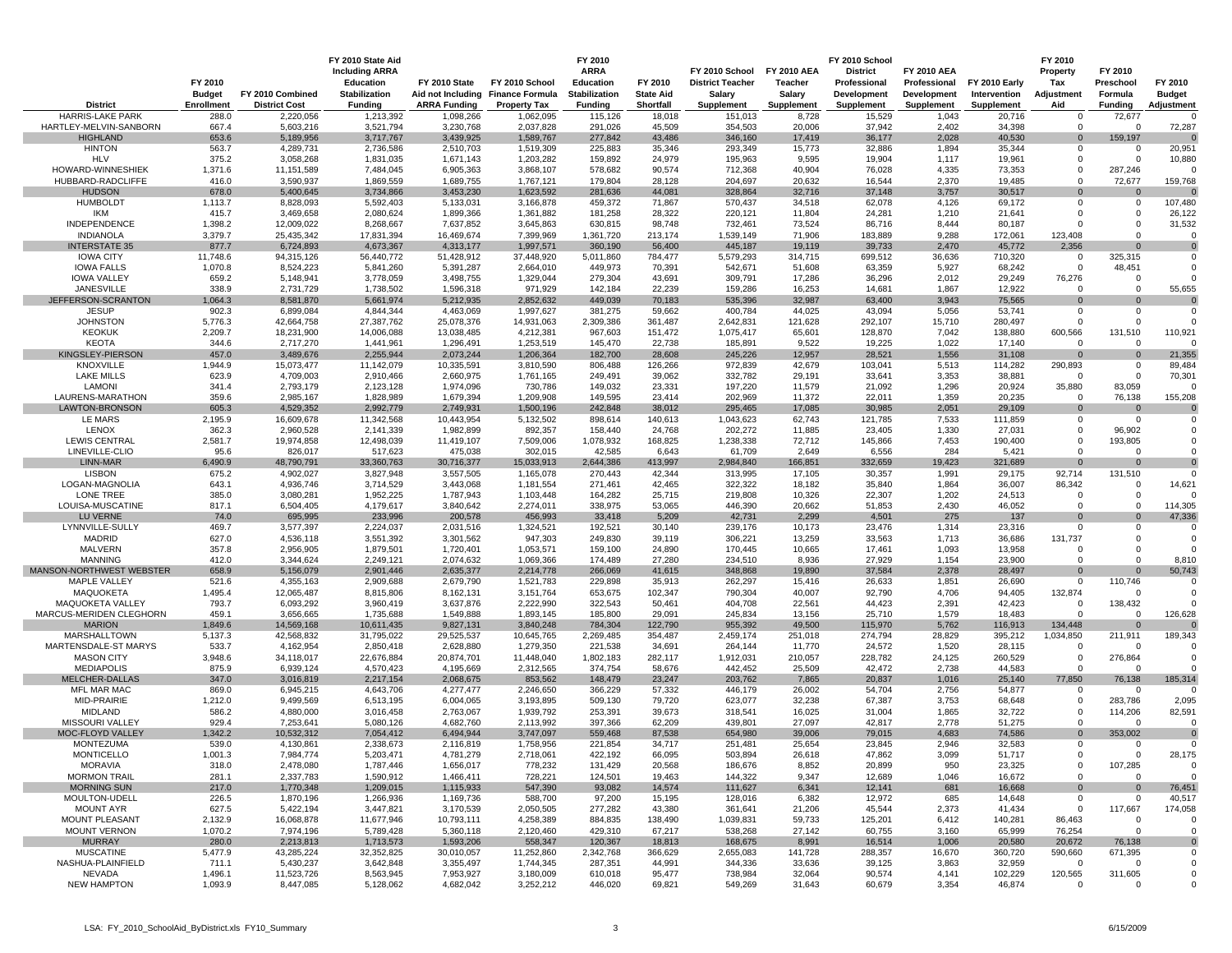|                                            |                            |                                   | FY 2010 State Aid<br><b>Including ARRA</b> |                                  |                                   | FY 2010<br><b>ARRA</b>    |                     | FY 2010 School          | <b>FY 2010 AEA</b>   | FY 2010 School<br><b>District</b> | <b>FY 2010 AEA</b>  |                      | FY 2010<br>Property            | FY 2010                    |                      |
|--------------------------------------------|----------------------------|-----------------------------------|--------------------------------------------|----------------------------------|-----------------------------------|---------------------------|---------------------|-------------------------|----------------------|-----------------------------------|---------------------|----------------------|--------------------------------|----------------------------|----------------------|
|                                            | FY 2010                    |                                   | Education                                  | FY 2010 State                    | FY 2010 School                    | Education                 | FY 2010             | <b>District Teacher</b> | Teacher              | Professional                      | Professional        | FY 2010 Early        | Tax                            | Preschool                  | FY 2010              |
|                                            | <b>Budget</b>              | FY 2010 Combined                  | <b>Stabilization</b>                       |                                  | Aid not Including Finance Formula | Stabilization             | <b>State Aid</b>    | Salary                  | Salary               | Development                       | Development         | Intervention         | Adjustment                     | Formula                    | <b>Budget</b>        |
| <b>District</b><br><b>NEW LONDON</b>       | <b>Enrollment</b><br>552.5 | <b>District Cost</b><br>4,379,758 | <b>Funding</b><br>3,364,778                | <b>ARRA Funding</b><br>3,130,315 | <b>Property Tax</b><br>979,859    | <b>Funding</b><br>234,463 | Shortfall<br>36,704 | Supplement<br>286,300   | Supplement<br>15,901 | Supplement<br>29,769              | Supplement<br>1,707 | Supplement<br>33,924 | Aid<br>132,718                 | <b>Funding</b><br>$\Omega$ | Adjustment<br>20,016 |
| NEWELL-FONDA                               | 426.9                      | 3,382,787                         | 2,041,890                                  | 1,863,274                        | 1,314,141                         | 178,616                   | 27,936              | 216,562                 | 13,327               | 22,907                            | 1,593               | 28,026               | $\overline{0}$                 | $\mathbf 0$                | 32,867               |
| <b>NEWTON</b>                              | 3,267.2                    | 25,602,225                        | 18,448,399                                 | 17,086,304                       | 6,949,792                         | 1,362,095                 | 213,217             | 1,588,807               | 71,810               | 176,200                           | 9,275               | 208,774              | 338,880                        | $\overline{0}$             |                      |
| NISHNA VALLEY                              | 209.2                      | 2,005,712                         | 1,007,530                                  | 912,044                          | 1,049,633                         | 95,486                    | 14,924              | 141,158                 | 6,253                | 17,027                            | 641                 | 16,018               | $\mathbf{0}$                   | 65,755                     | 123,067              |
| NODAWAY VALLEY<br>NORA SPRINGS-ROCK FALLS  | 711.0<br>422.0             | 5,610,993<br>3,355,796            | 3,836,066<br>2,310,682                     | 3,539,512<br>2,129,595           | 1,823,946<br>1,017,988            | 296,554<br>181,087        | 46,424<br>28,309    | 380,712<br>224,031      | 22,997<br>20,445     | 43,670<br>25,624                  | 2,574<br>2,348      | 42,255<br>21,708     | $\Omega$<br>$\mathbf 0$        | 93,442<br>$\mathbf 0$      |                      |
| NORTH CEDAR                                | 951.7                      | 7,568,755                         | 5,067,870                                  | 4,660,475                        | 2,439,860                         | 407,395                   | 63,758              | 471,387                 | 25,505               | 49,993                            | 2,969               | 47,766               | $\mathbf 0$                    | $^{\circ}$                 |                      |
| NORTH CENTRAL                              | 506.1                      | 4,146,546                         | 2,595,771                                  | 2,373,980                        | 1,517,552                         | 221,791                   | 34,673              | 265,829                 | 25,050               | 29,288                            | 2,877               | 26,960               | $\mathbf 0$                    | $\mathbf 0$                | 112,088              |
| NORTH FAYETTE                              | 906.2                      | 7,389,344                         | 4,937,167                                  | 4,563,365                        | 2,534,616                         | 373,802                   | 58,517              | 458,265                 | 26,536               | 49,941                            | 2,812               | 47,566               | $\mathbf 0$                    | 138,432                    | 249,770              |
| NORTH IOWA                                 | 539.9                      | 4,268,444                         | 2,319,472                                  | 2,096,765                        | 1,915,612                         | 222,707                   | 34,848              | 288,587                 | 25,698               | 31,249                            | 2,951               | 28,879               | $\Omega$                       | $\Omega$                   | 94,015               |
| NORTH KOSSUTH<br>NORTH LINN                | 331.3<br>765.0             | 2,761,596<br>5,715,068            | 1,361,666<br>4,167,863                     | 1,216,470<br>3,861,022           | 1,378,180<br>1,674,281            | 145,196<br>306,841        | 22,723<br>48,045    | 170,649<br>373,358      | 10,994<br>19,419     | 19,050<br>38,380                  | 1,314<br>2,261      | 16,396<br>37,577     | $\Omega$<br>$\mathbf{0}$       | $\mathbf 0$<br>173,040     | 31,966               |
| NORTH MAHASKA                              | 537.7                      | 4,313,727                         | 2,697,388                                  | 2,477,695                        | 1,704,558                         | 219,693                   | 34,395              | 283,099                 | 14,928               | 30,138                            | 1,602               | 35,698               | $\Omega$                       | 121,128                    | 114,458              |
| NORTH POLK                                 | 1,181.2                    | 8,725,201                         | 6,133,934                                  | 5,659,556                        | 2,520,208                         | 474,378                   | 74,270              | 539,761                 | 25,106               | 55,197                            | 3,243               | 53,237               | 10,778                         | $\overline{0}$             |                      |
| NORTH SCOTT                                | 2,967.5                    | 22,640,225                        | 14,959,728                                 | 13,760,730                       | 7,954,258                         | 1,198,998                 | 187,718             | 1,447,517               | 73,272               | 161,996                           | 8,618               | 152,678              | $\overline{0}$                 | 453,365                    |                      |
| <b>NORTH TAMA</b><br>NORTH WINNESHIEK      | 531.3<br>302.9             | 4,148,039<br>2,474,730            | 2.532.390<br>1,544,954                     | 2,313,196<br>1,414,880           | 1,582,815<br>910,291              | 219,194<br>130,074        | 34,319<br>20,365    | 263,164<br>140,061      | 25,645<br>9,251      | 27,585<br>12,274                  | 2.945<br>980        | 29.083<br>18,247     | $\Omega$<br>0                  | $\Omega$<br>- 0            |                      |
| <b>NORTHEAST</b>                           | 555.0                      | 4,425,553                         | 2,891,683                                  | 2,661,524                        | 1,499,393                         | 230,159                   | 36,008              | 302,886                 | 13,827               | 34,121                            | 1,626               | 36,486               | $\Omega$                       | $\Omega$                   | 1,302                |
| NORTHEAST HAMILTON                         | 257.0                      | 2,067,549                         | 940,981                                    | 835,543                          | 1,110,774                         | 105,438                   | 16,504              | 149,885                 | 8,025                | 15,942                            | 959                 | 14,574               | $\Omega$                       | $\overline{0}$             |                      |
| NORTHWOOD-KENSETT                          | 518.1                      | 4,042,722                         | 2,339,294                                  | 2,127,314                        | 1,671,675                         | 211,980                   | 33,190              | 254,879                 | 24,817               | 29,252                            | 2,850               | 24,107               | $\Omega$                       | $\Omega$                   |                      |
| <b>NORWALK</b>                             | 2,303.6                    | 17,577,595                        | 13,575,062                                 | 12,628,628                       | 3,860,762                         | 946,434                   | 148,180             | 1,158,043               | 50,119               | 119,626                           | 6,474               | 117,345              | 551,411                        | $\Omega$                   |                      |
| ODEBOLT-ARTHUR<br><b>OELWEIN</b>           | 354.5<br>1,392.5           | 2,785,002<br>11,511,141           | 1,717,786<br>8,749,804                     | 1,570,715<br>8,135,883           | 1,045,186<br>2,883,945            | 147,071<br>613,921        | 22,987<br>96,108    | 188,442<br>703,951      | 10,810<br>43,585     | 23,124<br>81,016                  | 1,292<br>4,619      | 16,633<br>81,364     | 0<br>219,103                   | $\mathbf 0$<br>214,570     | 27,140               |
| <b>OGDEN</b>                               | 699.1                      | 5,405,665                         | 3,478,628                                  | 3,190,099                        | 1,883,817                         | 288,529                   | 45,141              | 363,679                 | 15,018               | 39,254                            | 1,940               | 37,961               | $\Omega$                       | $\Omega$                   |                      |
| <b>OKOBOJI</b>                             | 878.4                      | 6,915,755                         | 1,147,557                                  | 780,443                          | 5,979,689                         | 367,114                   | 57,465              | 446,289                 | 27,959               | 50,851                            | 3,342               | 48,461               | $\Omega$                       | 266,482                    |                      |
| <b>OLIN</b>                                | 228.2                      | 2,040,727                         | 1,193,572                                  | 1,095,157                        | 832,413                           | 98,415                    | 15,409              | 144,252                 | 6,223                | 14,646                            | 724                 | 14,030               | $\mathbf{0}$                   | $\mathbf 0$                | 165,796              |
| ORIENT-MACKSBURG                           | 215.0                      | 1,911,899                         | 996,796                                    | 901,388                          | 914,654                           | 95,408                    | 14,896              | 138,673                 | 6,947                | 15,385                            | 778                 | 9,705                | $^{\circ}$                     | 13,843                     | 95,420               |
| OSAGE<br><b>OSKALOOSA</b>                  | 981.4<br>2,432.2           | 7,508,976<br>18,959,582           | 5,152,926<br>13,477,654                    | 4,748,154<br>12,472,303          | 2,295,418<br>5,746,627            | 404,772<br>1,005,351      | 63,351<br>157,359   | 488,207<br>1,177,720    | 46,963<br>67,919     | 55,518<br>139,098                 | 5,394<br>7,291      | 50,709<br>155,345    | $\mathbf 0$<br>$\mathbf 0$     | - 0<br>415,296             |                      |
| <b>OTTUMWA</b>                             | 4,591.1                    | 34,478,649                        | 28,166,111                                 | 26,264,471                       | 6,750,990                         | 1,901,640                 | 297,542             | 2,189,817               | 127,435              | 248,287                           | 13,679              | 323,168              | 1,174,389                      | 723,307                    |                      |
| <b>PANORAMA</b>                            | 820.5                      | 6,059,693                         | 3,662,529                                  | 3,333,114                        | 2,347,819                         | 329,415                   | 51,569              | 397,015                 | 17,392               | 38,260                            | 2,246               | 40,221               | $\mathbf 0$                    | $\mathbf 0$                |                      |
| PATON-CHURDAN                              | 195.3                      | 1,672,690                         | 898,801                                    | 813,675                          | 761,138                           | 85,126                    | 13,275              | 100,638                 | 5,920                | 8,554                             | 708                 | 12,040               | $\mathbf{0}$                   | $\mathbf 0$                | 33,003               |
| <b>PCM</b>                                 | 1,024.9                    | 7,905,313                         | 5,655,841                                  | 5,231,854                        | 2,185,961                         | 423,987                   | 66,391              | 494,719                 | 22,517               | 52,731                            | 2,908               | 53,418               | 48,681                         | $\Omega$                   |                      |
| <b>PEKIN</b><br>PELLA                      | 727.6<br>2,205.1           | 5,563,244<br>16,326,358           | 3,571,198<br>10,605,748                    | 3,276,967<br>9,718,699           | 1,947,972<br>5,587,735            | 294,231<br>887,049        | 46,068<br>138,822   | 360,126<br>1,033,244    | 20,026<br>46,505     | 40,418<br>109,968                 | 2,150<br>6,007      | 41,284<br>118,105    | $\Omega$<br>$\Omega$           | $\Omega$<br>$\Omega$       |                      |
| PERRY                                      | 1,825.9                    | 14,571,534                        | 11,508,674                                 | 10,730,442                       | 3,337,356                         | 778,232                   | 121,682             | 929,438                 | 39,943               | 100,425                           | 5,159               | 141,489              | 428,918                        | 391,070                    |                      |
| PLEASANT VALLEY                            | 3,588.5                    | 26,884,517                        | 17,307,314                                 | 15,879,370                       | 9,671,316                         | 1,427,944                 | 223,584             | 1,641,990               | 87,467               | 190,083                           | 10,288              | 166,973              | $\mathbf 0$                    | 308,011                    | $\mathbf 0$          |
| PLEASANTVILLE                              | 681.5                      | 5,150,401                         | 3,868,751                                  | 3,591,998                        | 1,333,636                         | 276,753                   | 43,333              | 338,269                 | 14,680               | 35,118                            | 1,896               | 45,170               | 72,482                         | 93,442                     |                      |
| POCAHONTAS AREA<br>POMEROY-PALMER          | 549.6<br>211.3             | 4,683,001<br>1,860,794            | 2,772,207<br>849,693                       | 2,544,380<br>757,349             | 2,004,717<br>997,269              | 227,827<br>92,344         | 35,637<br>14,439    | 326,429<br>129,394      | 17,063<br>6,861      | 42,753<br>15,165                  | 2,040<br>820        | 27,953<br>11,903     | $\mathbf{0}$<br>$\overline{0}$ | 128,050<br>$\Omega$        | 232,346<br>127,870   |
| <b>POSTVILLE</b>                           | 604.3                      | 5,074,583                         | 3,325,281                                  | 3,062,170                        | 1,709,889                         | 263,111                   | 41,098              | 311,861                 | 17,717               | 29,967                            | 1,878               | 49,305               | $\Omega$                       | $\Omega$                   | 147,043              |
| PRAIRIE VALLEY                             | 676.0                      | 5,481,903                         | 3,134,178                                  | 2,850,365                        | 2,305,211                         | 283,813                   | 44,414              | 377,411                 | 21,466               | 45,711                            | 2,566               | 38,890               | $\mathbf 0$                    | - 0                        | 46,748               |
| PRESCOTT                                   | 98.0                       | 859,057                           | 512,283                                    | 466,449                          | 353,751                           | 45,834                    | 7,146               | 49,266                  | 3,216                | 3,733                             | 360                 | 4,872                | $\Omega$                       | 13,843                     |                      |
| <b>PRESTON</b>                             | 346.0                      | 2,646,808                         | 1,810,351                                  | 1,668,375                        | 815,190                           | 141,976                   | 22,211              | 172,678                 | 8,529                | 18,691                            | 1,003               | 19,407               | $\Omega$                       | - 0                        |                      |
| <b>RED OAK</b><br><b>REMSEN-UNION</b>      | 1,288.7<br>418.9           | 10,279,268<br>3,209,659           | 7,117,028<br>1,796,473                     | 6,570,798<br>1,622,133           | 3,080,418<br>1,387,071            | 546,230<br>174,340        | 85,491<br>27,293    | 658,255<br>222,851      | 42,179<br>12,305     | 72,567<br>22,202                  | 4,721<br>1,477      | 89,358<br>20,090     | $\mathbf 0$<br>$\Omega$        | $\Omega$<br>$\Omega$       | 476                  |
| <b>RICEVILLE</b>                           | 293.8                      | 2,655,103                         | 1,245,385                                  | 1,116,394                        | 1,390,396                         | 128,991                   | 20,170              | 194,325                 | 8,919                | 23,936                            | 945                 | 16,047               | $\Omega$                       | $\overline{0}$             | 188,024              |
| <b>RIVER VALLEY</b>                        | 465.4                      | 3,586,511                         | 2,260,603                                  | 2,067,585                        | 1,296,995                         | 193,018                   | 30,197              | 255,118                 | 13,415               | 27,691                            | 1,611               | 31,317               | $\mathbf 0$                    | $\Omega$                   |                      |
| <b>RIVERSIDE</b>                           | 668.9                      | 5,308,019                         | 3,067,792                                  | 2,784,896                        | 2,197,851                         | 282,896                   | 44,219              | 333,928                 | 18,591               | 35,880                            | 1,906               | 32,783               | $\Omega$                       | $\Omega$                   |                      |
| <b>ROCK VALLEY</b>                         | 570.0<br>492.1             | 4,501,889<br>3,938,346            | 3,222,851                                  | 2,984,413                        | 1,485,577                         | 238,438                   | 37,299              | 291,059<br>288,272      | 16,536               | 30,467                            | 1,985<br>1,819      | 41,325               | $\Omega$<br>$\Omega$           | 242,256<br>110,746         |                      |
| ROCKWELL CITY-LYTTON<br>ROCKWELL-SWALEDALE | 313.6                      | 2,674,137                         | 2,402,546<br>1,548,421                     | 2,199,648<br>1,411,473           | 1,616,153<br>1,105,202            | 202,898<br>136,948        | 31,740<br>21,394    | 174,700                 | 15,219<br>15,201     | 29,496<br>20,005                  | 1,746               | 31,480<br>14,369     | $\Omega$                       | $^{\circ}$                 | 41,821<br>93,464     |
| ROLAND-STORY                               | 992.5                      | 7,447,487                         | 5,050,513                                  | 4,649,825                        | 2,336,954                         | 400,688                   | 62,703              | 479,983                 | 20,978               | 60,602                            | 2,710               | 54,101               | 0                              | $\overline{0}$             |                      |
| RUDD-ROCKFORD-MARBLE ROCK                  | 536.0                      | 4,295,623                         | 2,657,071                                  | 2,431,666                        | 1,604,788                         | 225,405                   | 35,265              | 280,328                 | 25,926               | 31,619                            | 2,978               | 28,842               | $\mathbf 0$                    | $\overline{0}$             | 78,778               |
| RUTHVEN-AYRSHIRE                           | 250.0                      | 2,023,485                         | 1,270,975                                  | 1,164,863                        | 736,616                           | 106,112                   | 16,607              | 140,425                 | 8,057                | 15,330                            | 963                 | 16,705               | $\Omega$                       | $\Omega$                   |                      |
| SCMT                                       | 453.4                      | 3,731,831                         | 2,225,683                                  | 2,027,456                        | 1,476,454                         | 198,227                   | 30,984              | 253,315                 | 22,278               | 29,194                            | 2,559               | 23,454               | $\mathbf 0$<br>$\mathbf 0$     | $\mathbf 0$<br>$^{\circ}$  | 33,051               |
| SAC<br>SAYDEL                              | 432.3<br>1,255.8           | 3,643,746<br>10,456,621           | 2,421,606<br>5,267,884                     | 2,230,124<br>4,732,792           | 1,193,457<br>5,108,584            | 191,482<br>535,092        | 29,851<br>83,757    | 228,324<br>678,057      | 13,195<br>28,182     | 23,811<br>72,033                  | 1,577<br>3,640      | 27,883<br>87,642     | $\Omega$                       | $\overline{0}$             | 55,719<br>245,324    |
| SCHALLER-CRESTLAND                         | 392.4                      | 3,172,903                         | 1,738,399                                  | 1,576,769                        | 1,410,293                         | 161,630                   | 25,294              | 210,519                 | 12,237               | 23,666                            | 1,463               | 19,722               | $\Omega$                       | $\mathbf 0$                | 66,101               |
| <b>SCHLESWIG</b>                           | 311.8                      | 2,424,137                         | 1,620,788                                  | 1,485,112                        | 783,025                           | 135,676                   | 21,196              | 134,012                 | 9,111                | 11,234                            | 1,094               | 15,911               | $^{\circ}$                     | $\mathbf 0$                |                      |
| <b>SENTRAL</b>                             | 162.1                      | 1,567,962                         | 650,644                                    | 580,647                          | 906,833                           | 69,997                    | 10,924              | 100,829                 | 4,956                | 9,708                             | 592                 | 13,688               | $\mathbf 0$                    | 0                          | 186,553              |
| SERGEANT BLUFF-LUTON<br><b>SEYMOUR</b>     | 1,373.0                    | 10,932,826                        | 6,390,493                                  | 5,806,499                        | 4,454,854                         | 583,994                   | 91,337              | 693,351                 | 40,312               | 84,796                            | 4,840               | 81,048               | $\mathbf 0$<br>$\mathbf 0$     | $\mathbf 0$                | O                    |
| SHELDON                                    | 245.1<br>1,016.7           | 2,009,538<br>8,003,369            | 1,180,943<br>5,702,307                     | 1,081,387<br>5,276,140           | 813,683<br>2,555,618              | 99,556<br>426,167         | 15,586<br>66,691    | 155,048<br>484,722      | 6,771<br>29,816      | 17,022<br>50,611                  | 727<br>3,580        | 17,253<br>60,128     | $\mathbf 0$                    | $\mathbf 0$<br>318,394     | 136,788<br>$\Omega$  |
| SHENANDOAH                                 | 1,010.3                    | 7,976,263                         | 5,463,442                                  | 5,045,910                        | 2,450,277                         | 417,532                   | 65,354              | 533,853                 | 28,347               | 57,324                            | 2,906               | 68,125               | $\mathbf 0$                    | $^{\circ}$                 | 128,062              |
| SIBLEY-OCHEYEDAN                           | 808.5                      | 6,525,671                         | 4,184,794                                  | 3,851,418                        | 2,290,939                         | 333,376                   | 52,174              | 424,277                 | 23,368               | 42,446                            | 2,806               | 49,108               | $\Omega$                       | $\Omega$                   | 165,204              |
| SIDNEY                                     | 354.8                      | 3,130,576                         | 2,068,881                                  | 1,906,227                        | 1,037,331                         | 162,654                   | 25,422              | 201,619                 | 10,675               | 21,036                            | 1,094               | 22,296               | 0                              | - 0                        | 68,382               |
| SIGOURNEY<br>SIOUX CENTER                  | 584.7<br>998.2             | 4,861,578<br>8,002,465            | 3,383,591<br>5,083,270                     | 3,123,047<br>4,662,891           | 1,438,959<br>2,856,224            | 260,544<br>420,379        | 40,705<br>65,768    | 315,715<br>501,685      | 16,846<br>29,224     | 32,591<br>65,791                  | 1,808<br>3,509      | 33,603<br>68,826     | 0<br>0                         | $\Omega$<br>- 0            | C                    |
| SIOUX CENTRAL                              | 437.0                      | 3,451,766                         | 2,030,620                                  | 1,850,758                        | 1,394,204                         | 179,862                   | 28,122              | 269,843                 | 13,329               | 30,953                            | 1,593               | 27,400               | $\mathbf 0$                    | $\overline{0}$             | 55                   |
| <b>SIOUX CITY</b>                          | 13,735.2                   | 111,201,364                       | 87,442,354                                 | 81,514,416                       | 24,241,515                        | 5,927,938                 | 927,184             | 6,599,214               | 409,735              | 793,620                           | 49,193              | 1,015,031            | 4,116,398                      | 1,370,477                  | $\mathbf{0}$         |
| SOLON                                      | 1,224.8                    | 8,930,141                         | 6,055,308                                  | 5,570,470                        | 2,802,207                         | 484,838                   | 75,918              | 578,032                 | 30,719               | 58,790                            | 3,576               | 51,625               | $\overline{0}$                 | $\mathbf 0$                | O                    |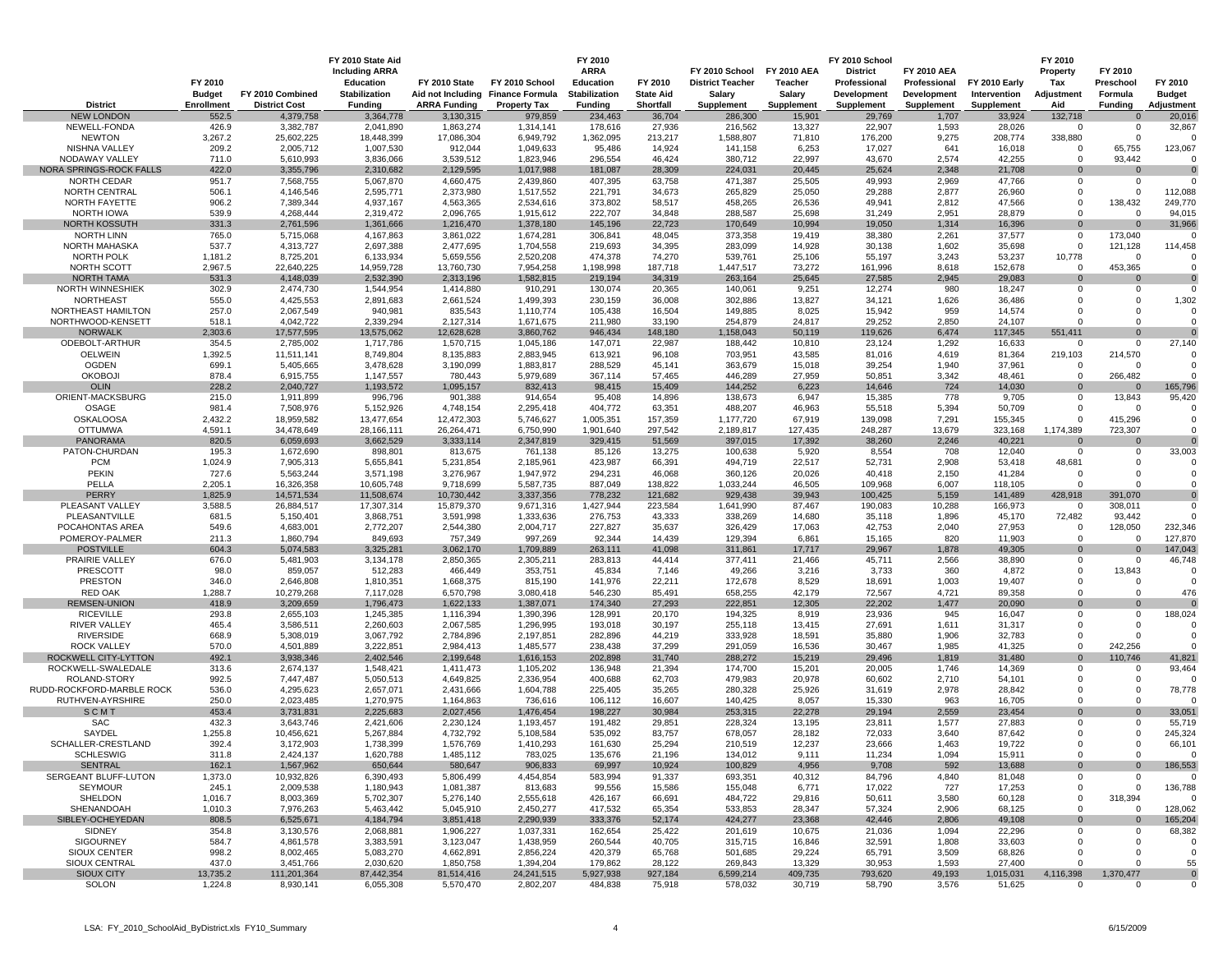|                                                | FY 2010<br><b>Budget</b> | FY 2010 Combined         | FY 2010 State Aid<br><b>Including ARRA</b><br><b>Education</b><br><b>Stabilization</b> | FY 2010 State           | FY 2010 School<br>Aid not Including Finance Formula | FY 2010<br><b>ARRA</b><br><b>Education</b><br><b>Stabilization</b> | FY 2010<br><b>State Aid</b> | FY 2010 School<br><b>District Teacher</b><br>Salary | <b>FY 2010 AEA</b><br><b>Teacher</b><br>Salary | FY 2010 School<br><b>District</b><br>Professional<br>Development | <b>FY 2010 AEA</b><br>Professional<br>Development | <b>FY 2010 Early</b><br>Intervention | FY 2010<br>Property<br>Tax<br>Adjustment | FY 2010<br>Preschool<br>Formula  | FY 2010<br><b>Budget</b> |
|------------------------------------------------|--------------------------|--------------------------|----------------------------------------------------------------------------------------|-------------------------|-----------------------------------------------------|--------------------------------------------------------------------|-----------------------------|-----------------------------------------------------|------------------------------------------------|------------------------------------------------------------------|---------------------------------------------------|--------------------------------------|------------------------------------------|----------------------------------|--------------------------|
| <b>District</b>                                | Enrollment               | <b>District Cost</b>     | <b>Funding</b>                                                                         | <b>ARRA Funding</b>     | <b>Property Tax</b>                                 | <b>Funding</b>                                                     | Shortfall                   | Supplement                                          | Supplement                                     | <b>Supplement</b>                                                | <b>Supplement</b>                                 | Supplement                           | Aid                                      | <b>Funding</b>                   | Adjustment               |
| <b>SOUTH CLAY</b>                              | 154.0                    | 1,263,406                | 554,434                                                                                | 491,142                 | 699,491                                             | 63,292                                                             | 9,910                       | 74,408                                              | 4,852                                          | 6,360                                                            | 580                                               | 5,829                                | 0                                        | 0                                | 48,874                   |
| <b>SOUTH HAMILTON</b>                          | 699.2                    | 5,762,632                | 3,460,998                                                                              | 3,173,510               | 2,258,570                                           | 287,488                                                            | 45,002                      | 393,104                                             | 21,895                                         | 46,762                                                           | 2,617                                             | 43,623                               | 0                                        | $\Omega$                         | 212,506                  |
| SOUTH O'BRIEN                                  | 646.9                    | 5,169,536                | 2,991,301                                                                              | 2,723,537               | 2,138,126                                           | 267,764                                                            | 41,919                      | 332,752                                             | 18,916                                         | 39,377                                                           | 2,271                                             | 32,125                               | $\Omega$                                 | $\Omega$                         | 44,727                   |
| <b>SOUTH PAGE</b>                              | 226.3                    | 2,016,745                | 1,226,952                                                                              | 1,125,425               | 774,584                                             | 101,527                                                            | 15,895                      | 134,105                                             | 6,926                                          | 13,259                                                           | 710                                               | 10,360                               | $\Omega$                                 |                                  | 156,263                  |
| <b>SOUTH TAMA</b>                              | 1,594.2                  | 12,863,451               | 9,581,496                                                                              | 8,889,036               | 3,178,229                                           | 692,460                                                            | 108,372                     | 822,543                                             | 80,253                                         | 84,461                                                           | 9,217                                             | 108,262                              | 209,402<br>$\Omega$                      | $\Omega$                         | 39,514                   |
| <b>SOUTH WINNESHIEK</b><br>SOUTHEAST POLK      | 616.3<br>5,966.2         | 4,965,906<br>46,449,225  | 3, 161, 287<br>33,935,517                                                              | 2,898,941<br>31,456,428 | 1,765,321<br>12,142,354                             | 262,346<br>2,479,089                                               | 41,063<br>388,016           | 318,689<br>2,763,723                                | 18,552<br>130,296                              | 36,775<br>316,984                                                | 1,966<br>16,830                                   | 25,996<br>309,049                    | 874,131                                  | $\overline{0}$<br>$\overline{0}$ |                          |
| SOUTHEAST WARREN                               | 569.2                    | 4,526,785                | 3,272,274                                                                              | 3,031,239               | 1,291,082                                           | 241,035                                                            | 37,742                      | 289,620                                             | 12,793                                         | 30,219                                                           | 1,652                                             | 28,426                               | 27,435                                   | 72,677                           |                          |
| SOUTHEAST WEBSTER-GRAND                        | 564.2                    | 4,800,042                | 3,049,110                                                                              | 2,801,640               | 1,810,764                                           | 247,470                                                            | 38,685                      | 315,309                                             | 18,253                                         | 36,803                                                           | 2,182                                             | 38,072                               | $\Omega$                                 | 96,902                           | 80,439                   |
| SOUTHERN CAL                                   | 512.5                    | 4,140,263                | 2,434,845                                                                              | 2,220,222               | 1,673,268                                           | 214,623                                                            | 33,568                      | 274,741                                             | 16,020                                         | 27,040                                                           | 1,915                                             | 27,885                               | 0                                        | $\mathbf 0$                      | 46,448                   |
| <b>SPENCER</b>                                 | 1,872.3                  | 15,005,556               | 9,978,897                                                                              | 9,184,736               | 4,907,698                                           | 794,161                                                            | 124,249                     | 945,961                                             | 59,753                                         | 115,465                                                          | 7,143                                             | 111,308                              | $\Omega$                                 | $\Omega$                         |                          |
| <b>SPIRIT LAKE</b>                             | 1,227.8                  | 9,407,716                | 3,615,021                                                                              | 3,118,996               | 5,718,393                                           | 496,025                                                            | 77,643                      | 613,925                                             | 37,750                                         | 73,386                                                           | 4,513                                             | 68,511                               | 0                                        | $\overline{0}$                   |                          |
| SPRINGVILLE<br><b>ST ANSGAR</b>                | 443.2<br>680.3           | 3,405,881<br>5,260,073   | 2,338,934<br>3,164,260                                                                 | 2,159,879<br>2,883,490  | 1,040,126                                           | 179,055                                                            | 28,033<br>43,920            | 241,212<br>330,775                                  | 11,305<br>32,169                               | 22,435<br>39,008                                                 | 1,316<br>3,695                                    | 19,988<br>36,178                     | $\Omega$<br>O                            | $\Omega$<br>$\mathbf 0$          | 56,749                   |
| <b>STANTON</b>                                 | 208.1                    | 1,609,759                | 1,097,289                                                                              | 1,011,760               | 2,053,755<br>499,659                                | 280,770<br>85,529                                                  | 13,391                      | 122,469                                             | 6,672                                          | 15,339                                                           | 747                                               | 11,826                               | 0                                        | $\mathbf 0$                      | 28,285                   |
| <b>STARMONT</b>                                | 669.8                    | 5,475,182                | 3,672,438                                                                              | 3,387,532               | 1,898,499                                           | 284,906                                                            | 44,610                      | 370,326                                             | 20,323                                         | 40,938                                                           | 2,154                                             | 45,446                               | $\mathbf 0$                              | 138,432                          | 83,505                   |
| <b>STORM LAKE</b>                              | 2,035.8                  | 16,950,571               | 13,141,694                                                                             | 12,226,953              | 3,962,560                                           | 914,741                                                            | 142,734                     | 984,350                                             | 64,516                                         | 113,822                                                          | 7,713                                             | 149,550                              | 467,759                                  | 290,707                          |                          |
| <b>STRATFORD</b>                               | 212.8                    | 1,659,948                | 1,067,577                                                                              | 983,290                 | 607,432                                             | 84,287                                                             | 13,195                      | 101,274                                             | 6,442                                          | 9,597                                                            | 770                                               | 11,042                               | $\Omega$                                 | 27,686                           | 40,628                   |
| <b>SUMNER</b>                                  | 580.2                    | 4,651,484                | 2,987,456                                                                              | 2,735,738               | 1,626,322                                           | 251,718                                                            | 39,328                      | 266,614                                             | 28,026                                         | 26,295                                                           | 3,219                                             | 27,362                               | $\Omega$                                 | $\overline{0}$                   |                          |
| <b>TERRIL</b>                                  | 160.1                    | 1,408,281                | 624,736                                                                                | 553,963                 | 772,943                                             | 70,773                                                             | 11,045                      | 83,686                                              | 5,001                                          | 7,012                                                            | 598                                               | 9,742                                | $\Omega$                                 | $\mathbf 0$                      | 68,692                   |
| <b>TIPTON</b>                                  | 837.3                    | 6,445,239                | 4,335,793                                                                              | 3,984,976               | 2,056,895                                           | 350,817                                                            | 54,919                      | 407,564                                             | 22,099                                         | 42,870                                                           | 2,573                                             | 47,324                               | 0                                        | $\overline{0}$                   |                          |
| <b>TITONKA</b><br><b>TREYNOR</b>               | 175.0<br>591.9           | 1,529,274<br>4,307,948   | 896,070<br>2,916,000                                                                   | 816,732<br>2,682,052    | 621,320<br>1,356,904                                | 79,338<br>233,948                                                  | 12,382<br>36,622            | 103,051<br>298,477                                  | 5,630<br>15,919                                | 10,906<br>30,933                                                 | 673<br>1,632                                      | 7,751<br>32,116                      | $\Omega$<br>0                            | $\overline{0}$<br>$\overline{0}$ | 49,276                   |
| <b>TRI-CENTER</b>                              | 725.6                    | 5,616,212                | 3,823,748                                                                              | 3,524,876               | 1,747,695                                           | 298,872                                                            | 46,795                      | 363,845                                             | 20,441                                         | 40,663                                                           | 2,095                                             | 38,914                               | $\mathbf 0$                              | $\overline{0}$                   |                          |
| <b>TRI-COUNTY</b>                              | 317.6                    | 2,661,633                | 1,621,115                                                                              | 1,488,485               | 1,020,651                                           | 132,630                                                            | 20,752                      | 186,895                                             | 8,885                                          | 16,528                                                           | 954                                               | 21,749                               | $\Omega$                                 | $^{\circ}$                       | 129,155                  |
| <b>TRIPOLI</b>                                 | 495.0                    | 3,841,495                | 2,676,223                                                                              | 2,471,760               | 1,134,645                                           | 204,463                                                            | 32,012                      | 243,689                                             | 23,927                                         | 24,374                                                           | 2,748                                             | 28,225                               | 0                                        | $\overline{0}$                   |                          |
| <b>TURKEY VALLEY</b>                           | 465.1                    | 3,838,715                | 2,305,147                                                                              | 2,113,147               | 1,504,807                                           | 192,000                                                            | 30,064                      | 253,019                                             | 13,697                                         | 29,050                                                           | 1,452                                             | 19,237                               | $\Omega$                                 | $\mathbf 0$                      | 89,372                   |
| <b>TWIN CEDARS</b>                             | 423.7                    | 3,341,888                | 2,379,433                                                                              | 2,203,094               | 936,041                                             | 176,339                                                            | 27,611                      | 234,226                                             | 9,357                                          | 24,125                                                           | 1,209                                             | 28,468                               | 18,781                                   | $\mathbf 0$                      |                          |
| <b>TWIN RIVERS</b>                             | 176.0                    | 1,454,558                | 756,088                                                                                | 683,575                 | 708,373                                             | 72,513                                                             | 11,327                      | 101,013                                             | 5,249                                          | 9,678                                                            | 627                                               | 9,398                                | O                                        | 20,765                           | 80,783                   |
| <b>UNDERWOOD</b><br><b>UNION</b>               | 763.4<br>1,269.6         | 5,760,831                | 3,752,019<br>6,552,453                                                                 | 3,446,513               | 1,963,049                                           | 305,506                                                            | 47,825<br>82,208            | 358,493<br>580,728                                  | 20,804<br>61,418                               | 36,292<br>45,985                                                 | 2,132<br>7,054                                    | 40,178<br>67,378                     | 0<br>$\Omega$                            | $\mathbf 0$<br>$\overline{0}$    |                          |
| <b>UNITED</b>                                  | 353.4                    | 9,950,687<br>2,651,011   | 1,225,467                                                                              | 6,027,383<br>1,082,394  | 3,319,581<br>1,469,867                              | 525,070<br>143,073                                                 | 22,394                      | 148,559                                             | 7,524                                          | 11,934                                                           | 972                                               | 20,437                               | 0                                        | 65,755                           | 23,326                   |
| URBANDALE                                      | 3,285.9                  | 25,634,784               | 15,740,251                                                                             | 14,382,159              | 9,691,098                                           | 1,358,092                                                          | 212,389                     | 1,659,084                                           | 70,020                                         | 196,924                                                          | 9,044                                             | 185,423                              | $\Omega$                                 | $\Omega$                         |                          |
| VALLEY                                         | 477.5                    | 3,744,269                | 2,677,445                                                                              | 2,478,343               | 1,120,059                                           | 199,102                                                            | 31,173                      | 244,194                                             | 14,181                                         | 26,372                                                           | 1,503                                             | 27,437                               | $\Omega$                                 | 83,059                           | 14,064                   |
| VAN BUREN                                      | 736.3                    | 5,913,647                | 4,135,661                                                                              | 3,820,659               | 1,834,625                                           | 315,002                                                            | 49,300                      | 369,534                                             | 21,248                                         | 35,954                                                           | 2,281                                             | 44,075                               | 0                                        | 103,824                          |                          |
| <b>VAN METER</b>                               | 584.7                    | 4,413,318                | 2,881,472                                                                              | 2,645,567               | 1,496,509                                           | 235,905                                                            | 36,936                      | 301,232                                             | 12,507                                         | 30,592                                                           | 1,616                                             | 31,954                               | $\Omega$                                 | $\Omega$                         |                          |
| VENTURA                                        | 283.8                    | 2,238,081                | 713,396                                                                                | 598,859                 | 1,507,528                                           | 114,537                                                            | 17,931                      | 159,879                                             | 13,362                                         | 17,783                                                           | 1,535                                             | 15,705                               | 0                                        | $\overline{0}$                   |                          |
| <b>VILLISCA</b><br>VINTON-SHELLSBURG           | 383.8                    | 2,991,653                | 2,015,933<br>9,913,066                                                                 | 1,854,462               | 951,533                                             | 161,471                                                            | 25,277                      | 196,114<br>920,302                                  | 12,529                                         | 20,898                                                           | 1,402                                             | 23,980                               | $\Omega$                                 | $\Omega$<br>$\Omega$             | 260,833                  |
| <b>WACO</b>                                    | 1,773.7<br>524.0         | 4,153,835<br>4,465,146   | 2,854,981                                                                              | 9,154,464<br>2,632,370  | 4,127,134<br>1,576,819                              | 758,602<br>222,611                                                 | 118,754<br>34,846           | 298,675                                             | 47,768<br>15,064                               | 103,407<br>31,676                                                | 5,561<br>1,617                                    | 97,837<br>31,450                     | 27,941<br>0                              | $\mathbf 0$                      | 154,477                  |
| WALL LAKE VIEW AUBURN                          | 506.8                    | 4,205,207                | 2,534,083                                                                              | 2,312,450               | 1,637,925                                           | 221,633                                                            | 34,564                      | 274,878                                             | 15,426                                         | 28,791                                                           | 1,844                                             | 29,252                               | 0                                        | $\overline{0}$                   | 60,299                   |
| WALNUT                                         | 220.6                    | 1,748,594                | 1,065,964                                                                              | 974,088                 | 717,319                                             | 91,876                                                             | 14,349                      | 113,455                                             | 5,921                                          | 9,889                                                            | 607                                               | 13,549                               | $\Omega$                                 | 48,451                           | 21,516                   |
| WAPELLO                                        | 772.7                    | 6,413,564                | 4,339,617                                                                              | 4,002,934               | 2,023,514                                           | 336,683                                                            | 52,678                      | 411,053                                             | 22,551                                         | 41,927                                                           | 2,421                                             | 51,307                               | 0                                        | $\Omega$                         | 192,662                  |
| <b>WAPSIE VALLEY</b>                           | 699.8                    | 5,373,777                | 3,785,203                                                                              | 3,495,712               | 1,545,210                                           | 289,491                                                            | 45,298                      | 354,855                                             | 33,409                                         | 35,739                                                           | 3,837                                             | 40,833                               | $\Omega$                                 | $\Omega$                         | $\mathbf 0$              |
| <b>WASHINGTON</b>                              | 1,769.4                  | 14,131,691               | 10,560,097                                                                             | 9,799,492               | 3,731,063                                           | 760,605                                                            | 119,048                     | 883,603                                             | 47,719                                         | 97,512                                                           | 5,555                                             | 108,694                              | 178,785                                  | 273,403                          | O                        |
| <b>WATERLOO</b>                                | 10,732.6                 | 91,608,382               | 64,557,355                                                                             | 59,663,279              | 26,805,894                                          | 4,894,076                                                          | 765,942                     | 5,172,362                                           | 567,239                                        | 559,061                                                          | 65,147                                            | 741,408                              | 410,974                                  | 487,973                          |                          |
| WAUKEE<br>WAVERLY-SHELL ROCK                   | 5,967.4<br>1,916.4       | 44,222,982<br>14,954,916 | 26,523,371<br>10,059,009                                                               | 24,129,809<br>9,245,821 | 17,341,068<br>4,774,096                             | 2,393,562<br>813,188                                               | 374,607<br>127,315          | 2,559,060<br>884,189                                | 125,616<br>95,087                              | 259,582<br>97,238                                                | 16,225<br>10,921                                  | 343,126<br>92,620                    | $\Omega$<br>0                            | $\mathbf 0$<br>$\overline{0}$    |                          |
| WAYNE                                          | 533.6                    | 4,467,565                | 2,982,529                                                                              | 2,753,628               | 1,544,189                                           | 228,901                                                            | 35,812                      | 316,233                                             | 15,299                                         | 35,399                                                           | 1,642                                             | 36,050                               | $\boldsymbol{0}$                         | 93,442                           | 136,313                  |
| <b>WEBSTER CITY</b>                            | 1,547.3                  | 12,581,809               | 8,715,833                                                                              | 8,047,413               | 4,105,008                                           | 668,420                                                            | 104,520                     | 780,984                                             | 49,642                                         | 86,123                                                           | 5,935                                             | 98,099                               | $\mathbf{0}$                             | 339,158                          |                          |
| WEST BEND-MALLARD                              | 347.1                    | 2,792,553                | 1,563,529                                                                              | 1,415,969               | 1,206,921                                           | 147,560                                                            | 23,101                      | 199,801                                             | 11,271                                         | 21,034                                                           | 1,347                                             | 17,865                               | 0                                        | $\overline{0}$                   |                          |
| <b>WEST BRANCH</b>                             | 785.3                    | 6,184,305                | 3,817,126                                                                              | 3,490,109               | 2,318,193                                           | 327,017                                                            | 51,203                      | 386,572                                             | 20,684                                         | 40,529                                                           | 2,408                                             | 40,875                               | $\mathbf 0$                              | $\Omega$                         |                          |
| <b>WEST BURLINGTON</b>                         | 452.3                    | 3,692,184                | 2,630,522                                                                              | 2,443,478               | 1,134,007                                           | 187,044                                                            | 29,282                      | 283,280                                             | 12,691                                         | 37,098                                                           | 1,362                                             | 47,645                               | $\Omega$                                 | 100,363                          | 69,192                   |
| <b>WEST CENTRAL</b>                            | 304.2                    | 2,484,118                | 1,348,253                                                                              | 1,222,238               | 1,116,988                                           | 126,015                                                            | 19,714                      | 163,730                                             | 8,804                                          | 16,850                                                           | 933                                               | 15,055                               | $\Omega$                                 |                                  | 86,014                   |
| WEST CENTRAL VALLEY<br><b>WEST DELAWARE CO</b> | 960.2                    | 7,672,475                | 5,106,737                                                                              | 4,696,769               | 2,705,053                                           | 409,968                                                            | 64,166                      | 491,478                                             | 21,546                                         | 46,858                                                           | 2,783                                             | 51,928                               | 0                                        | 200,726                          |                          |
| <b>WEST DES MOINES</b>                         | 1,634.9<br>8,842.1       | 12,708,135<br>68,493,994 | 8,545,838<br>35,359,546                                                                | 7,858,711<br>31,714,684 | 4,059,369<br>32,588,468                             | 687,127<br>3,644,862                                               | 107,520<br>570,280          | 813,101<br>4,160,031                                | 48,276<br>190,023                              | 89,838<br>474,467                                                | 5,117<br>24,544                                   | 86,568<br>454,926                    | 0<br>0                                   | $\Omega$<br>$\Omega$             |                          |
| <b>WEST HANCOCK</b>                            | 616.1                    | 4,759,278                | 2,816,248                                                                              | 2,566,773               | 1,905,660                                           | 249,475                                                            | 39,042                      | 309,461                                             | 28,876                                         | 31,212                                                           | 3,316                                             | 35,185                               | $\Omega$                                 | $\Omega$                         |                          |
| <b>WEST HARRISON</b>                           | 503.2                    | 4,123,133                | 2,637,489                                                                              | 2,422,687               | 1,453,468                                           | 214,802                                                            | 33,607                      | 258,594                                             | 14,442                                         | 28,053                                                           | 1,480                                             | 22,463                               | $\Omega$                                 | $\Omega$                         |                          |
| <b>WEST LIBERTY</b>                            | 1,205.1                  | 9,598,974                | 7,343,181                                                                              | 6,826,548               | 2,476,033                                           | 516,633                                                            | 80,780                      | 607,226                                             | 30,622                                         | 62,545                                                           | 3,602                                             | 84,899                               | 131,994                                  | 297,629                          |                          |
| <b>WEST LYON</b>                               | 753.9                    | 5,659,323                | 3,592,504                                                                              | 3,290,303               | 2,021,551                                           | 302,201                                                            | 47,313                      | 349,252                                             | 21,371                                         | 39,218                                                           | 2,566                                             | 39,497                               | $\Omega$                                 | - 0                              |                          |
| <b>WEST MARSHALL</b>                           | 885.6                    | 6,673,526                | 4,697,690                                                                              | 4,333,080               | 1,921,219                                           | 364,610                                                            | 57,085                      | 440,861                                             | 42,632                                         | 41,889                                                           | 4,896                                             | 52,808                               | 0                                        | $\overline{0}$                   | 1,200                    |
| <b>WEST MONONA</b>                             | 662.4                    | 5,357,462                | 3,568,488                                                                              | 3,277,908               | 1,745,447                                           | 290,580                                                            | 45,497                      | 343,799                                             | 20,580                                         | 35,935                                                           | 2,471                                             | 38,346                               | $\Omega$                                 | $\mathbf 0$                      | $\Omega$                 |
| <b>WEST SIOUX</b><br>WESTERN DUBUQUE CO        | 715.7                    | 5,907,934                | 4,249,240                                                                              | 3,937,379               | 1,611,979                                           | 311,861                                                            | 48,784                      | 378,877                                             | 21,622                                         | 43,622                                                           | 2,596                                             | 44,588                               | 70,173                                   | - 0                              |                          |
| WESTWOOD                                       | 2,789.7<br>589.7         | 22,031,595<br>4,757,438  | 13,282,162<br>2,598,848                                                                | 12,122,451<br>2,348,644 | 8,575,715<br>2,121,111                              | 1,159,711<br>250,204                                               | 181,534<br>39,173           | 1,373,648<br>314,092                                | 82,173<br>17,699                               | 152,094<br>36,331                                                | 8,709<br>2,125                                    | 155,219<br>35,152                    | 0<br>0                                   | $\mathbf 0$                      |                          |
| WHITING                                        | 195.0                    | 1,606,364                | 962,080                                                                                | 880,644                 | 683,997                                             | 81,436                                                             | 12,749                      | 123,435                                             | 5,742                                          | 13,905                                                           | 689                                               | 15,333                               | 0                                        | 51,912                           | 34,742                   |
| <b>WILLIAMSBURG</b>                            | 1,096.2                  | 8,522,624                | 5,697,939                                                                              | 5,242,285               | 2,756,430                                           | 455,654                                                            | 71,284                      | 546,291                                             | 28,266                                         | 59,359                                                           | 3,290                                             | 49,241                               | 0                                        | - 0                              |                          |
| <b>WILTON</b>                                  | 842.0                    | 6,726,206                | 4,453,616                                                                              | 4,103,747               | 2,220,181                                           | 349,869                                                            | 54,776                      | 431,416                                             | 21,372                                         | 48,045                                                           | 2,514                                             | 48,154                               | $\Omega$                                 | $\mathbf{0}$                     | 111,839                  |
| WINFIELD-MT UNION                              | 388.5                    | 3,022,288                | 2,000,966                                                                              | 1,841,258               | 997,399                                             | 159,708                                                            | 24,992                      | 204,052                                             | 10,736                                         | 21,958                                                           | 1,152                                             | 25,105                               | 0                                        | $^{\circ}$                       | C                        |
| WINTERSET                                      | 1,739.2                  | 13,424,484               | 9,445,661                                                                              | 8,720,430               | 3,870,188                                           | 725,231                                                            | 113,547                     | 833,372                                             | 38,414                                         | 89,360                                                           | 4,962                                             | 109,117                              | 29,645                                   | $\mathbf 0$                      | $\Omega$                 |
| WODEN-CRYSTAL LAKE                             | 137.0                    | 1,258,790                | 685,409                                                                                | 621,745                 | 563,844                                             | 63,664                                                             | 9,933                       | 76,602                                              | 6,836                                          | 7,662                                                            | 785                                               | 7,272                                | 0                                        | $\Omega$                         | 49,648                   |